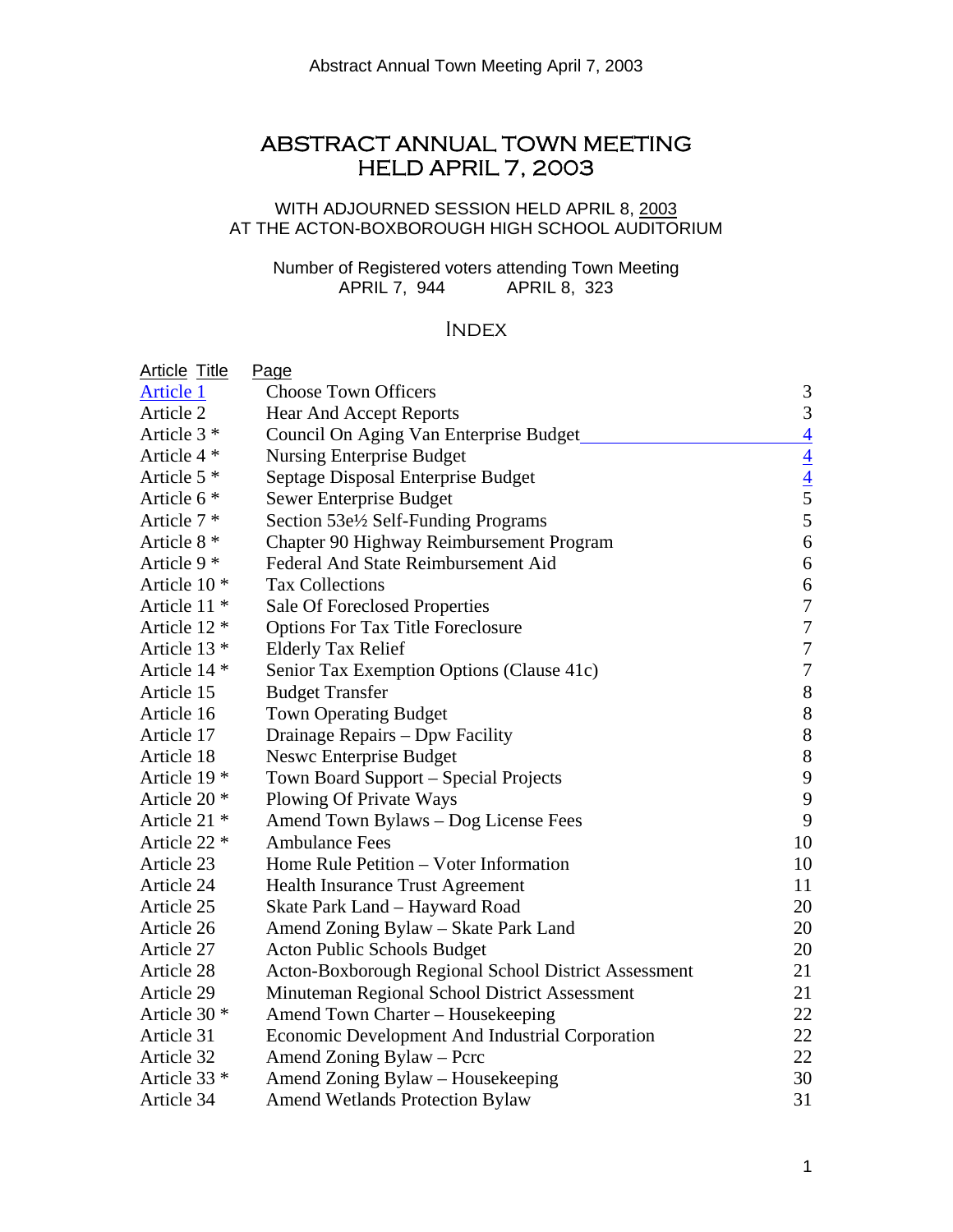#### Abstract Annual Town Meeting April 7, 2003

| Article $35$ *          | Amend Local Historic District Bylaw - Housekeeping | 33 |
|-------------------------|----------------------------------------------------|----|
| Article 36              | Home Rule Petition $-17-23$ School Street          | 34 |
| Article 37              | Amend Zoning Bylaw – Commuter Lot                  | 35 |
| Article $38*$           | <b>Street Acceptance</b>                           | 35 |
| Article $39$ $*$        | Sidewalk Easement - Main Street                    | 36 |
| Article $40*$           | Land Gift – Esterbrook Road                        | 36 |
| Article 41 $*$          | Land Gift – Great Road                             | 36 |
| Article $42$ *          | Land Gift – River Street                           | 37 |
| Article 43 $*$          | Parking Easement – Main Street                     | 37 |
| Article 44 <sup>*</sup> | Sidewalk Easement – Harris Street Village          | 38 |
|                         |                                                    |    |

\* Consent Calendar # Citizen Petition

The Moderator, Mr. MacKenzie, called the meeting to order on Monday, April 7, 2003 at 7:08 PM. He introduced Reverend Mr. Peter Larson of the Acton Congregational Church. Mr. Larson gave the invocation.

Mr. MacKenzie introduced Mr. William (Trey) Shupert, Chairman of the Board of Selectmen. Mr. Shupert introduced the members of the Board of Selectmen, F. Dore' Hunter, Peter Ashton, and Walter Foster. He introduced the Town Manager, Don Johnson, Town Counsel, Mike Callaghan, Town Clerk, Edward Ellis, and Town Treasurer, John Murray.

Mr. Shupert then introduced Selectwoman Pamela Harting-Barrat, who is stepping down from public office. He recognized and thanked her for the many years of service to the Town of Acton, eight years on the Planning Board, twelve years on the School Committee and three years as Selectmen.

The Moderator called Senator Pamela Resor and Representative James Eldridge to come forward to present to Pamela Harting-Barrat a Resolution from the House of Representatives and the State Senate signed by them and Representative Corey Atkins. This resolution recognized her contribution for making Acton a better community.

Mr. MacKenzie then introduced Mr. Robert Evans, Chairman of the Finance Committee. Mr. Evans introduced the members of the Finance Committee.

Mr. MacKenzie informed town meeting that they would be voting on the motions that are read, not the articles as written in the warrant. He then explained some basic rules and regulations of the town meeting.

Mr. MacKenzie explained how the CONSENT CALENDAR is voted and proceeded to read the articles on the Consent Calendar:

#### **CONSENT MOTION:**

**Mr. Shupert** moves that the Town take up the 26 articles in the consent calendar on pages 22 through 24 of the warrant

(Articles; 3, 4, 5, 6, 7, 8, 9, 10, 11, 12, 13, 14, 19, 20, 21, 22, 30, 33, 35, 38, 39, 40, 41, 42, 43, 44)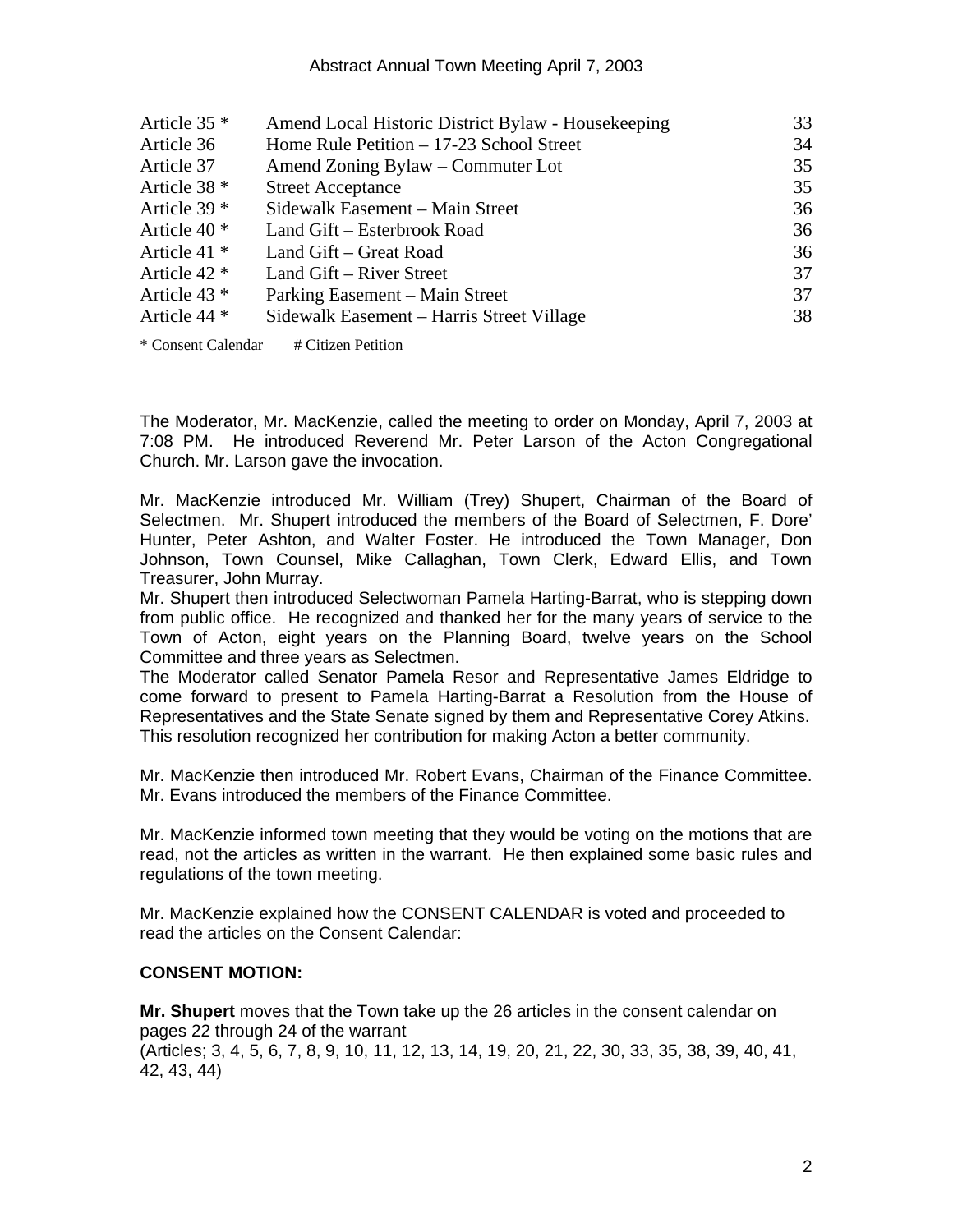## <span id="page-2-0"></span>**ARTICLE 1 CHOOSE TOWN OFFICERS**

(Majority vote)

To choose all necessary Town Officers and Committees and to fix the salaries and compensation of all the elective officers of the Town as follows:

| Moderator                    | \$20.00 per Town Meeting session |
|------------------------------|----------------------------------|
| Board of Selectmen, Chairman | \$750.00 per year                |
| Board of Selectmen, Member   | \$650.00 per year                |

, or take any other action relative thereto.

#### **MOTION:**

**Mr. Shupert** moves that the Town fix the compensation for elected officers as shown in the Warrant.

Frances Moretti, Trustee of the Charlotte Goodnow Fund, nominates Sally Moore, 19 Whittier Drive, for the position of Trustee of the Charlotte Goodnow Fund, term to expire 2006.

Forrest E. Bean, Trustee of the Fireman's Relief Fund of West Acton, nominates Edward M. Bennett, 135 Hayward Road, for the position of Trustee of the Fireman's Relief Fund of West Acton, term to expire 2006.

Cornelia O. Huber, Trustee of the Elizabeth White Fund, nominates Frank Joyner, 8 Birch Ridge Road, for the position of Trustee of the Elizabeth White Fund, term to expire 2006.

William A. Klauer, Trustee of the Fireman's Relief Fund Acton, nominates Allen H. Nelson, 32 Parker Street, for the position of Trustee of the Fireman's Relief Fund Acton, term to expire 2006.

The Trustees of the West Acton Citizens' Library nominate Peter J. Guilmette, 9 Cherry Ridge Road, for the position of Trustee of the West Acton Citizens' Library, term to expire 2006.

#### **MOTION CARRIES UNANIMOUSLY**

#### **ARTICLE 2 HEAR AND ACCEPT REPORTS**

(Majority vote)

To see if the Town will accept reports and hear and act upon the report of any committee chosen at any previous Town Meeting that has not already reported, or take any other action relative thereto.

**MOTION: Mr. Foster** moves that the Town accepts the reports of the various Town Officers and Boards as set forth in the 2002 Town Report and that the Moderator calls for any other reports.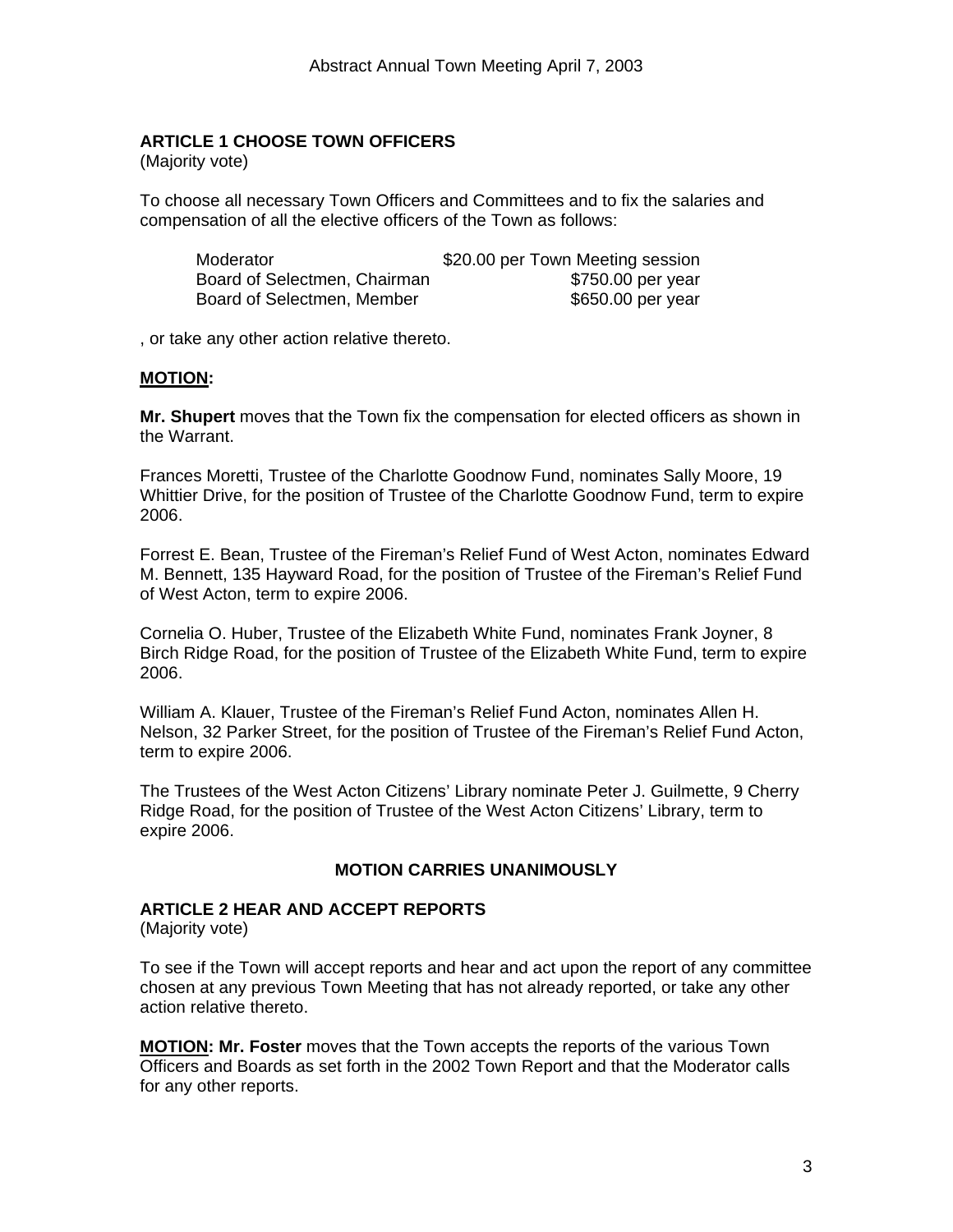The Moderator introduced Mr. George Lussier, Co-Chair of the Commission on Disabilities who spoke on the handicapped accessibility of the Arboretum and presented a short film on the subject.

#### **MOTION CARRIES UNANIMOUSLY**

#### **ARTICLE 3 \* COUNCIL ON AGING VAN ENTERPRISE BUDGET**  (Majority vote)

To see if the Town will raise and appropriate, or appropriate from available funds, the sum of \$72,200, or any other sum, to operate the Senior Van Service, in accordance with Massachusetts General Laws, Chapter 44, Section 53 F½, Enterprise Fund Law, or take any other action relative thereto.

**MOTION: Mr. Hunter** moves that the Town appropriate \$72,200, to be expended by the Town Manager, for the purpose of operating the Town of Acton Senior and Disabled Citizen Van service, and to raise such amount, \$72,200 be transferred from the Council on Aging Enterprise Fund.

#### **CONSENT MOTION CARRIES UNANIMOUSLY**

#### **ARTICLE 4 \* NURSING ENTERPRISE BUDGET**

(Majority vote)

To see if the Town will raise and appropriate, or appropriate from available funds, the sum of \$583,704, or any other sum, to provide Public Health and Visiting Nurse Services, in accordance with Massachusetts General Laws, Chapter 44, Section 53F½, Enterprise Fund Law, or take any other action relative thereto.

**MOTION: Mrs. Harting-Barrat** moves that the Town appropriate \$583,704, to be expended by the Town Manager, for the purpose of operating the Public Health Nursing Service, and to raise such amount, \$583,704 be transferred from the Nursing Enterprise Fund.

#### **CONSENT MOTION CARRIES UNANIMOUSLY**

# **ARTICLE 5 \* SEPTAGE DISPOSAL ENTERPRISE BUDGET**

(Majority vote)

To see if the Town will raise and appropriate, or appropriate from available funds, the sum of \$222,414, or any other sum, for the purpose of septage disposal, in accordance with Massachusetts General Laws, Chapter 44, Section 53F½, Enterprise Fund Law, or take any other action relative thereto.

**MOTION: Mr. Hunter** moves that the Town appropriate \$222,414, to be expended by the Town Manager, for the purpose of septage disposal, and to raise such amount, \$222,414 be transferred from the Septage Disposal Enterprise Fund.

#### **CONSENT MOTION CARRIES UNANIMOUSLY**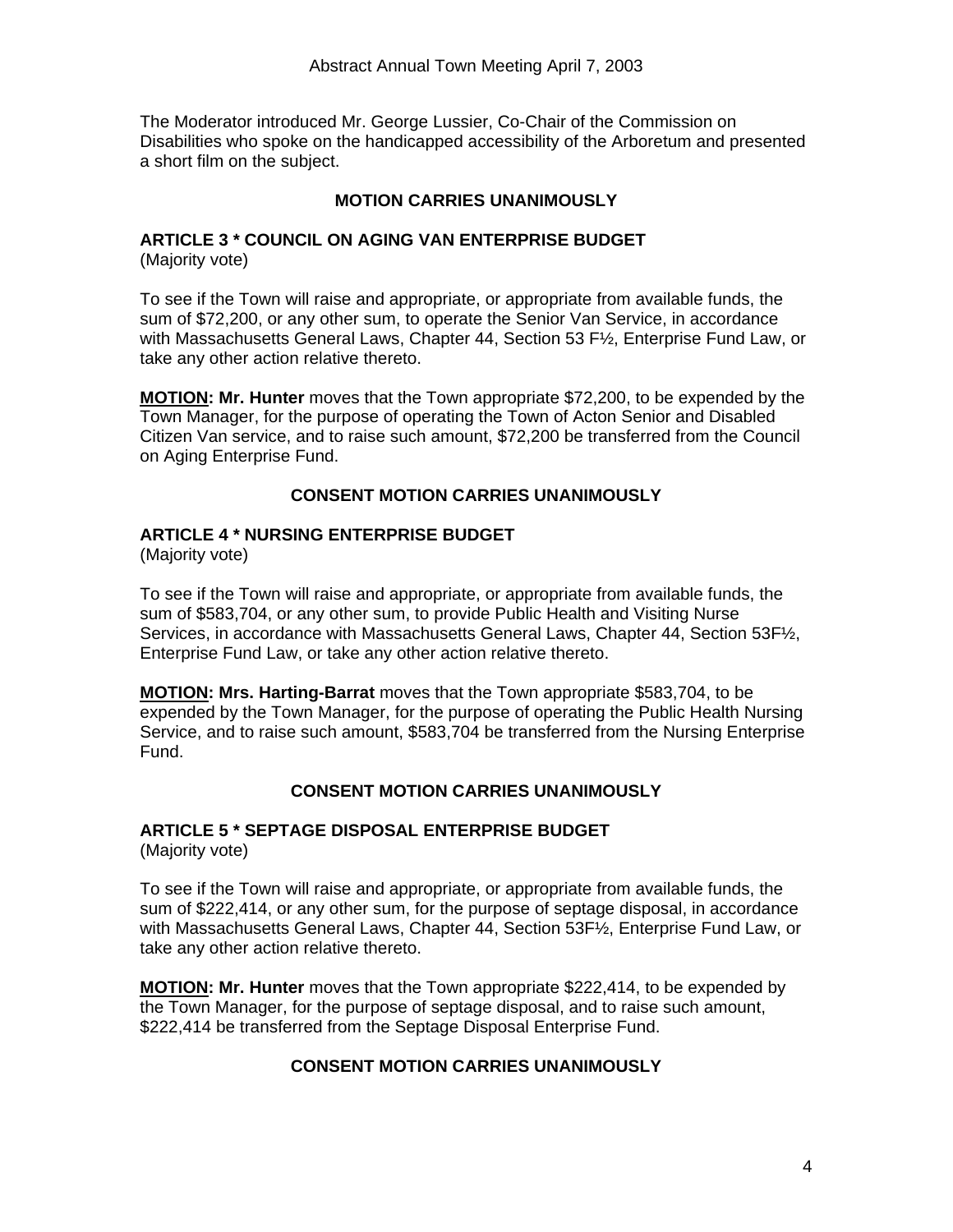## <span id="page-4-0"></span>**ARTICLE 6 \* SEWER ENTERPRISE BUDGET**

(Majority vote)

To see if the Town will raise and appropriate, or appropriate from available funds, the sum of \$1,454,750, or any other sum, for the purpose of operating and maintaining a sewer collection and treatment facility, in accordance with Massachusetts General Laws, Chapter 44, Section 53F½, Enterprise Fund Law, or take any other action relative thereto.

**MOTION: Mr. Shupert** moves that the Town appropriate \$1,454,750, to be expended by the Town Manager, for the purpose of operating the sewer system, and to raise such amount, \$1,454,750 be transferred from the Sewer Enterprise Fund.

## **CONSENT MOTION CARRIES UNANIMOUSLY**

# **ARTICLE 7 \* SECTION 53E½ SELF-FUNDING PROGRAMS**

(Majority vote)

To see if the Town will vote, pursuant to Massachusetts General Laws, Chapter 44, Section 53E½ to continue revolving funds for the Local School System, to be expended by the Superintendent of Schools; and for the Historic District Commission, Building Department, Sealer of Weights and Measures, Health Inspectional Services, and Fire Department Fire Alarm Network, to be expended by the Town Manager, as noted below:

|                                                                                                                                                                   | <b>FY04 Estimated</b>        | FY04 Authorized              |  |
|-------------------------------------------------------------------------------------------------------------------------------------------------------------------|------------------------------|------------------------------|--|
| Fund                                                                                                                                                              | Revenue                      | Expenditure                  |  |
| <b>School Department</b>                                                                                                                                          |                              |                              |  |
| Douglas at Dawn/Dusk                                                                                                                                              | \$100,000                    | \$100,000                    |  |
| Merriam Mornings/Afternoons/Summer                                                                                                                                | 30,000<br>\$                 | 30,000<br>\$                 |  |
| <b>Gates Amazing Programs</b>                                                                                                                                     | \$<br>30,000                 | 30,000<br>\$                 |  |
| <b>Historic District Commission</b>                                                                                                                               | \$<br>600                    | \$<br>600                    |  |
| <b>Building Department</b><br>Includes fees for Microfilming, Electrical<br>Permits, Plumbing Permits, Gas Permits, Sign<br>Licenses and Periodic Inspection Fees | \$161,800                    | \$161,763                    |  |
| <b>Sealer of Weights and Measures</b>                                                                                                                             | 10,350<br>\$                 | 10,315<br>\$                 |  |
| <b>Health Department</b><br><b>Food Service Inspections</b><br><b>Hazardous Materials Inspections</b>                                                             | 24,800<br>\$<br>\$<br>66,100 | 24,754<br>\$<br>66,045<br>\$ |  |
| <b>Fire Department</b><br><b>Fire Alarm Network</b>                                                                                                               | \$<br>47,000                 | 46,599<br>S                  |  |

, or take any other action relative thereto.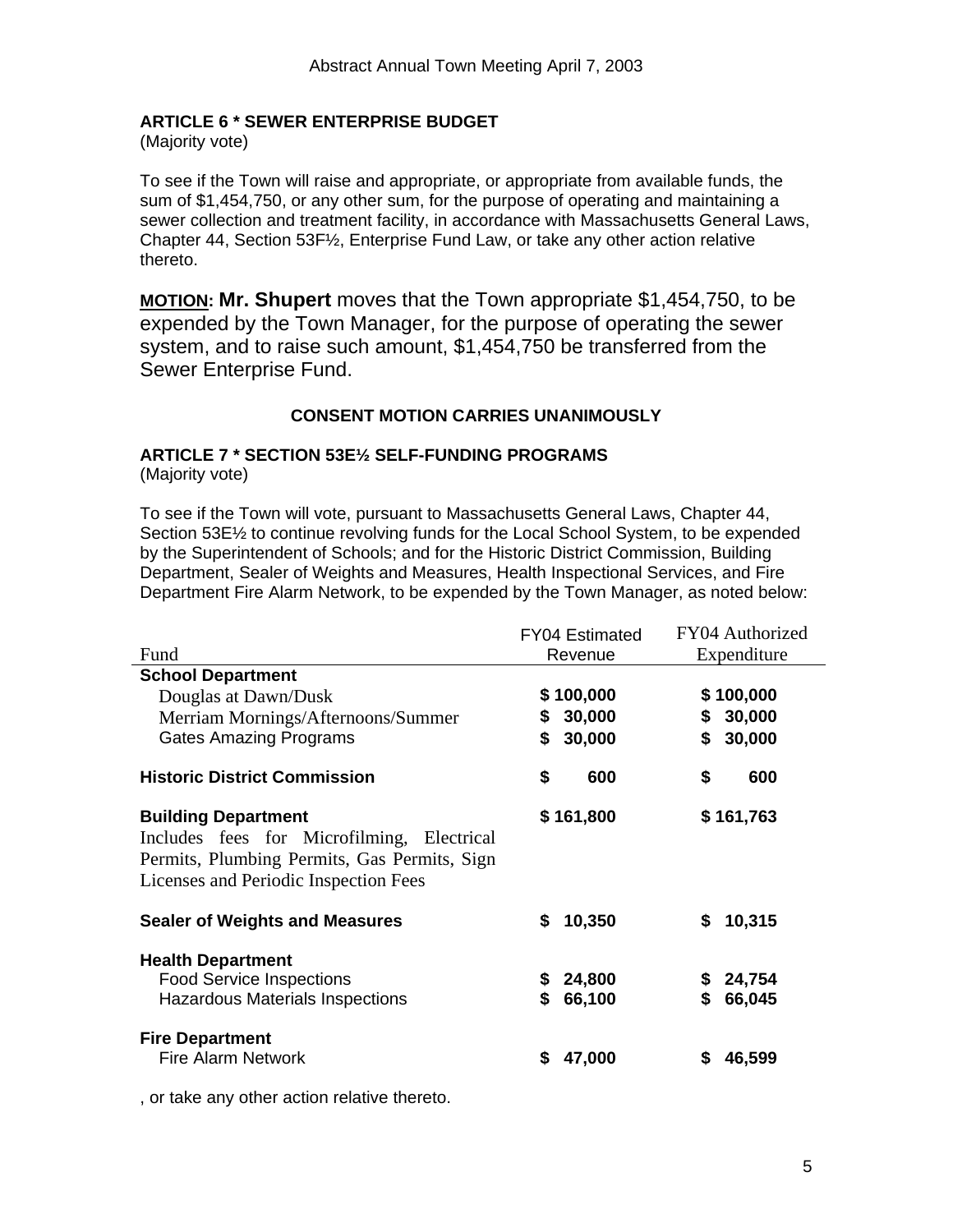<span id="page-5-0"></span>**MOTION: Mr. Foster** moves that the revolving funds for the Local School System, Historic District Commission, Building Department, Sealer of Weights and Measures, Health Department, and Fire Department be continued for FY03 in the amounts and for the purposes set forth in the expense column of this article.

## **CONSENT MOTION CARRIES UNANIMOUSLY**

#### **ARTICLE 8 \* CHAPTER 90 HIGHWAY REIMBURSEMENT PROGRAM**  (Majority vote)

To see if the Town will raise and appropriate, or appropriate from available funds, a sum of money for highway improvements under the authority of the Massachusetts General Laws, Chapter 90, and any other applicable laws, or take any other action relative thereto.

**MOTION: Mrs. Harting-Barrat** moves that the Town Manager is authorized to accept Highway funds from all sources and such funds are hereby appropriated for the purposes outlined by such reimbursement.

## **CONSENT MOTION CARRIES UNANIMOUSLY**

# **ARTICLE 9 \* FEDERAL AND STATE REIMBURSEMENT AID**

(Majority vote)

To see if the Town will vote to appropriate any Federal Government and State Government reimbursement for costs incurred as a result of any declared emergencies or other occurrence during Fiscal Year 2004, or take any other action relative thereto.

**MOTION: Mr. Hunter** moves that the Town Manager is authorized to accept federal and state reimbursement funds from all sources and such funds are hereby appropriated for the purposes outlined by such reimbursement.

## **CONSENT MOTION CARRIES UNANIMOUSLY**

## **ARTICLE 10 \* TAX COLLECTIONS**

(Majority vote)

To see if the Town will vote to accept the provisions of Massachusetts General Laws, Chapter 60, Section 2, Paragraph 2, allowing the abatement of certain taxes, or take any other action relative thereto.

**MOTION: Mr. Shupert** moves that the Town accept the provisions of Massachusetts General Laws, Chapter 60, Section 2, Paragraph 2, allowing for the abatement of certain taxes.

#### **CONSENT MOTION CARRIES UNANIMOUSLY**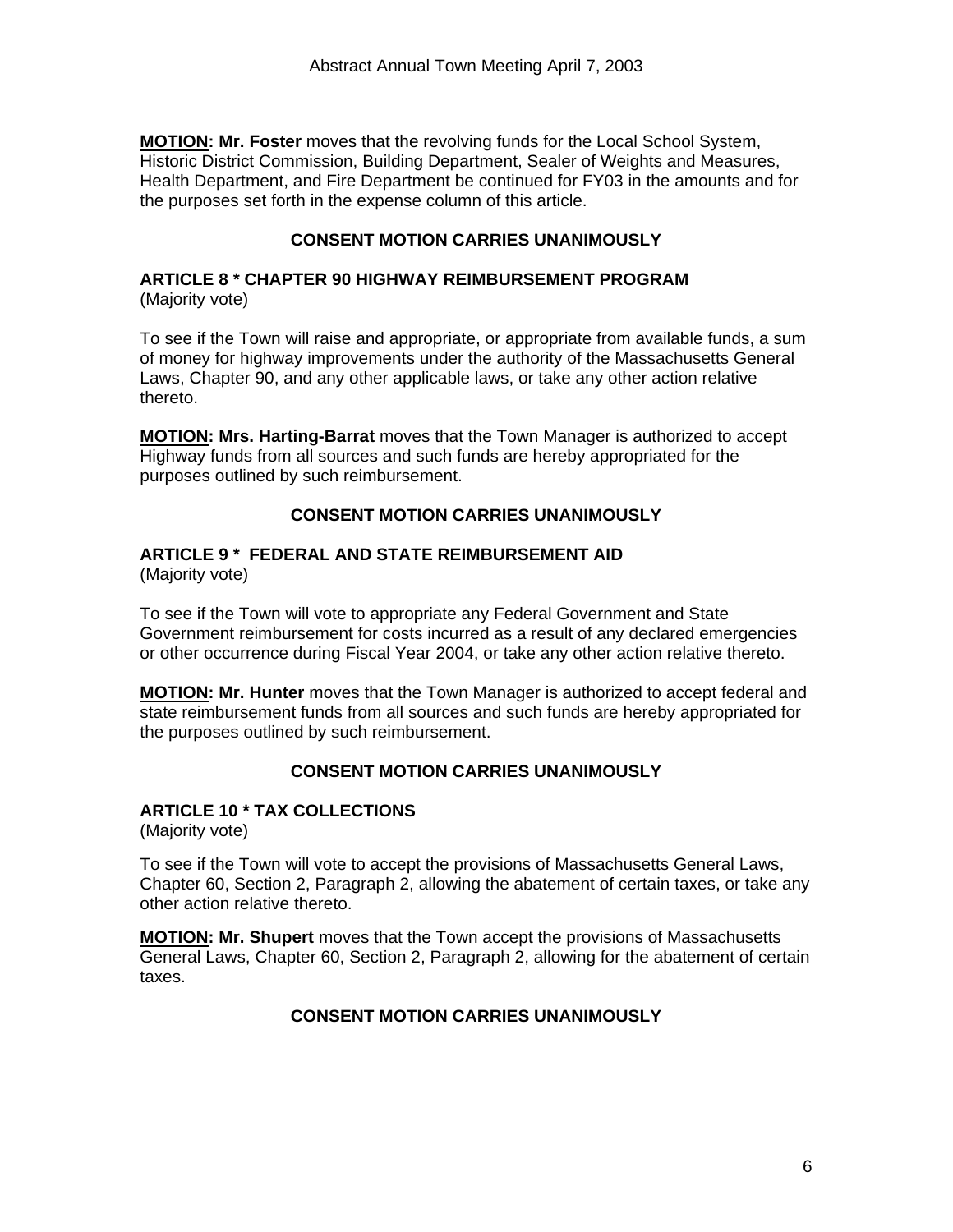## <span id="page-6-0"></span>**ARTICLE 11 \* SALE OF FORECLOSED PROPERTIES**

(Majority vote)

To see if the Town will vote to authorize the Board of Selectmen to dispose of foreclosed properties acquired by the Town for nonpayment of taxes in accordance with the provisions of Massachusetts General Laws, or take any other action relative thereto.

**MOTION: Mr. Hunter** moves in the words of the Article.

## **CONSENT MOTION CARRIES UNANIMOUSLY**

#### **ARTICLE 12 \* OPTIONS FOR TAX TITLE FORECLOSURE** (Majority vote)

To see if the Town will vote to accept the provisions of Massachusetts General Laws, Chapter 60, Section 77C, which permits towns to accept a deed from all persons with an interest in certain properties on which there are outstanding taxes and charges as an alternative to tax taking and foreclosure procedures, or take any other action relative thereto.

**MOTION: Mrs. Harting-Barrat** moves that the Town accept the provisions of Massachusetts General Laws, Chapter 60, Section 77C, related to tax taking and foreclosure procedures.

## **CONSENT MOTION CARRIES UNANIMOUSLY**

## **ARTICLE 13 \* ELDERLY TAX RELIEF**

(Majority vote)

To see if the Town will vote to continue to accept the provisions of Chapter 73 of the Acts of 1986, as amended by Chapter 126 of the Acts of 1988, providing for a 100% increase in certain property tax exemptions, or take any other action relative thereto.

**MOTION: Mr. Ashton** moves that the Town continue to accept the provisions of Chapter 73 of the Acts of 1986 as amended by Chapter 126 of the Acts of 1988, providing for a 100% increase in certain property tax exemptions.

## **CONSENT MOTION CARRIES UNANIMOUSLY**

#### **ARTICLE 14 \* SENIOR TAX EXEMPTION OPTIONS (CLAUSE 41C)**  (Majority vote)

To see if the Town will vote to accept the provisions of Chapter 184, Section 51 of the Acts of 2002, amending Massachusetts General Laws, Chapter 59, Section 5 (41C), allowing the Town to reduce the eligibility age, increase the gross receipts eligibility standards, increase the limits on the value of estates (within specified parameters) and increase tax exemption amounts up to 100% for senior citizens, or take any other action relative thereto.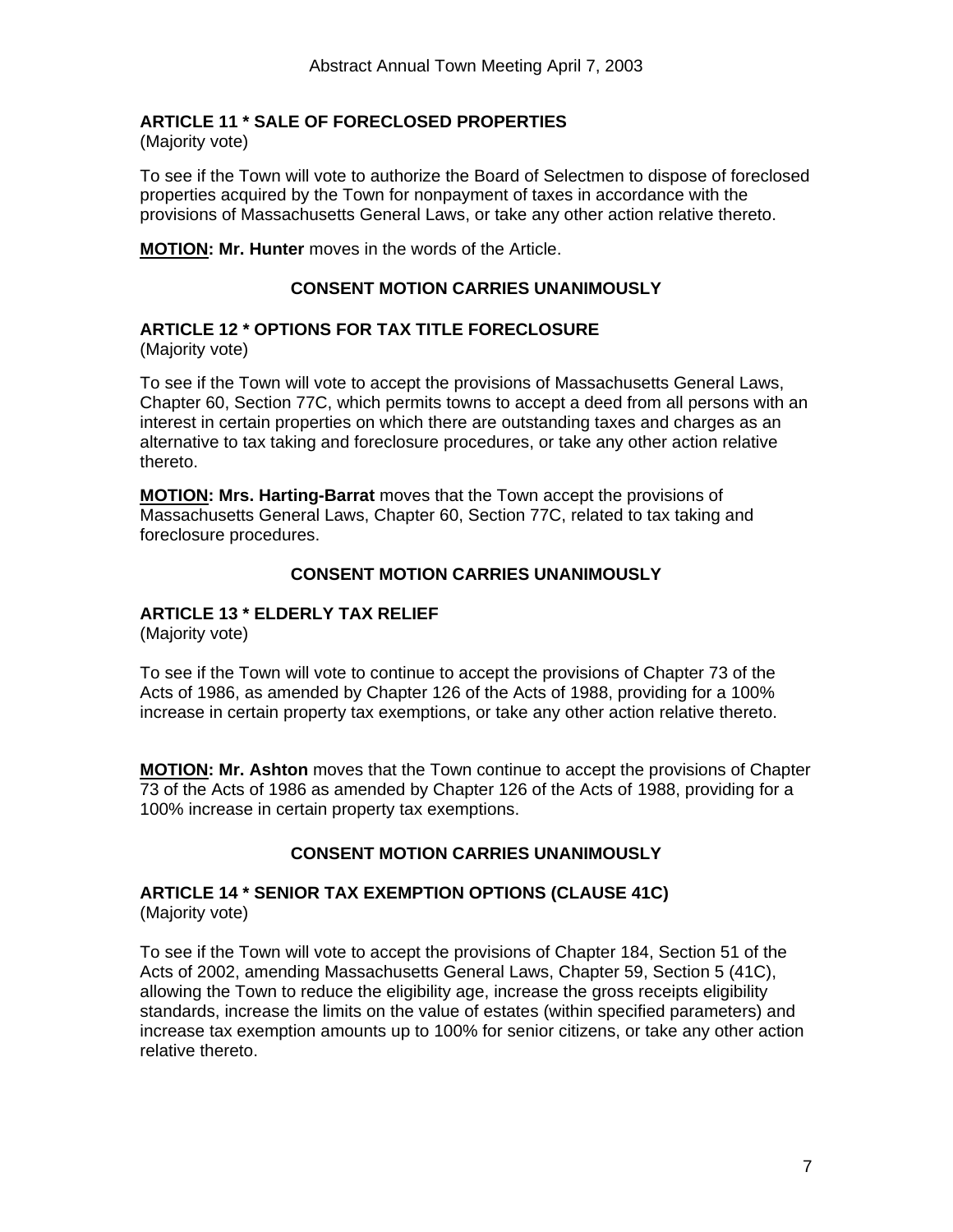<span id="page-7-0"></span>**MOTION: Mr. Ashton** moves that the Town accept the provisions of Chapter 184, Section 51 of the Acts of 2002, amending Massachusetts General Laws, Chapter 59, Section 5 (41C), providing for maximum allowable tax relief benefits for senior citizens.

## **CONSENT MOTION CARRIES UNANIMOUSLY**

## **ARTICLE 15 BUDGET TRANSFER**

(Majority vote)

To see if the Town will raise and appropriate, or appropriate from available funds, an amount of money to be used in conjunction with funds appropriated under the current fiscal year's budgets to be used during the current fiscal year, or make any other adjustments to the current fiscal year budgets and appropriations that may be necessary, or take any other action relative thereto.

**MOTION: Mr. Foster** moves that the Town take no action.

#### **MOTION CARRIES UNANIMOUSLY**

#### **ARTICLE 16 TOWN OPERATING BUDGET**

(Majority vote)

To see if the Town will raise and appropriate, or appropriate from available funds, a sum of money to defray the necessary expenses of the departments, offices and boards of the Town, exclusive of the school budgets, or take any other action relative thereto.

**MOTION: Mr. Shupert** moves that the Town appropriate \$18,552,513, to be expended by the Town Manager, for the purpose of funding the Municipal Budget for the period July 1, 2003 to June 30, 2004, and to raise such amount,

- \$18,358,078 be raised and appropriated,
- \$ 125,000 be transferred from Free Cash,
- \$ 69,435 be transferred from Cemetery Trust funds for Cemetery use,

And that the Town Manager be authorized to sell, trade or dispose of vehicles and equipment being replaced and to expend any proceeds received.

#### **MOTION CARRIES**

#### **ARTICLE 17 DRAINAGE REPAIRS – DPW FACILITY**

(Two-thirds vote)

To see if the Town will vote to appropriate \$212,500, or any other sum, for the purpose of making extraordinary repairs to the DPW Building located at 14 Forest Road.

**MOTION: Mr. Ashton** moves that the Town appropriate \$212,500, to be expended by the Town Manager, for the purpose of making extraordinary repairs to the Department of Public Works building, including any engineering fees, cost estimating fees and other costs incidental thereto, and to raise such amount, \$212,500 be transferred from the Stabilization Account.

#### **MOTION CARRIES UNANIMOUSLY**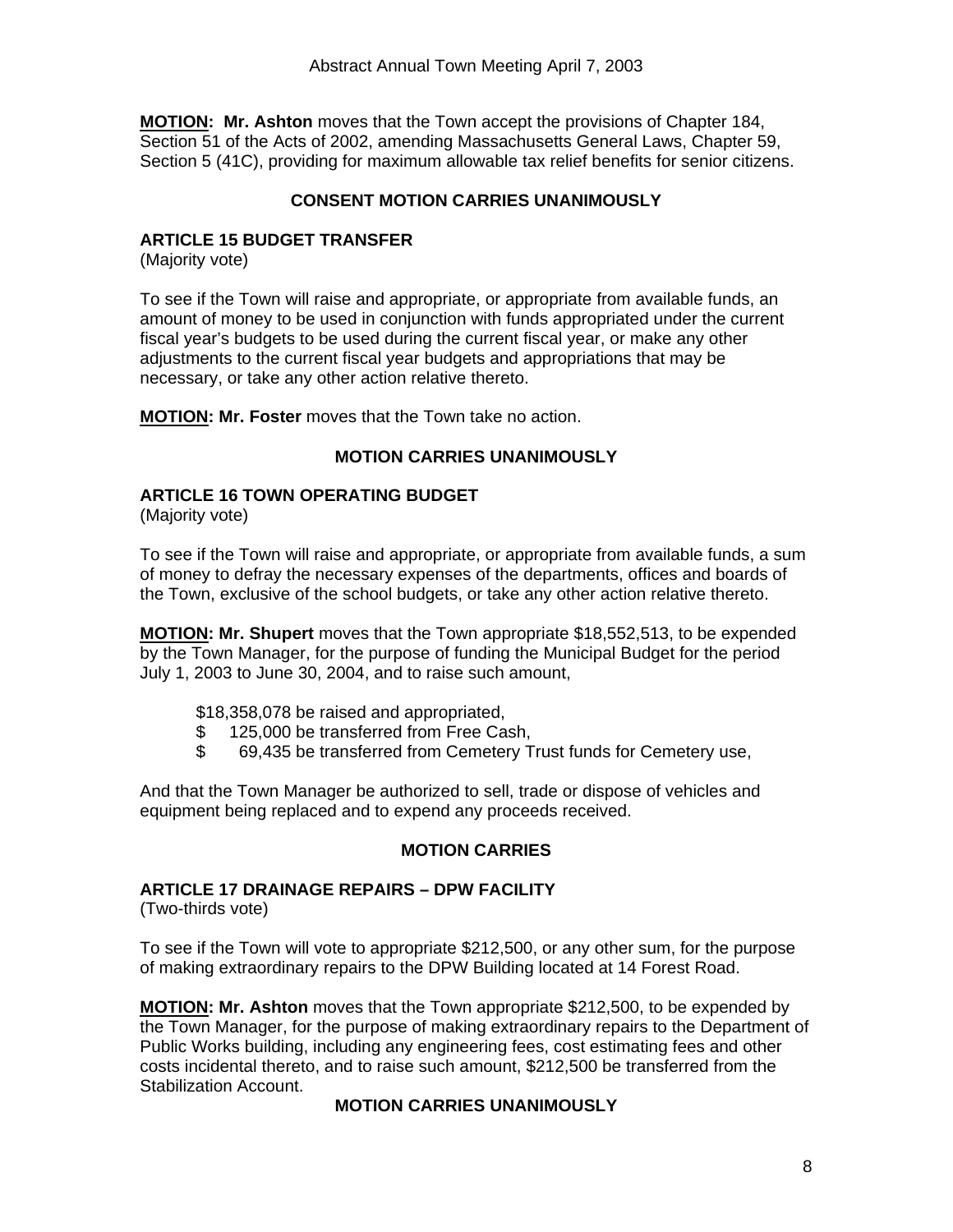# <span id="page-8-0"></span>**ARTICLE 18 NESWC ENTERPRISE BUDGET**

(Majority vote)

To see if the Town will raise and appropriate, or appropriate from available funds, the sum of \$4,091,013, or any other sum, for the purpose of solid waste disposal in accordance with Massachusetts General Laws, Chapter 44, Section 53F½, Enterprise Fund Law, or take any other action relative thereto.

**MOTION: Mrs. Harting-Barrat** moves that the Town appropriate \$4,091,013, to be expended by the Town Manager, for the purpose of solid waste disposal, and to raise such amount, \$3,724,013 be transferred from the NESWC Enterprise Fund, and \$367,000 be raised and appropriated.

## **MOTION CARRIES UNANIMOUSLY**

#### **ARTICLE 19 \* TOWN BOARD SUPPORT – SPECIAL PROJECTS**  (Majority vote)

To see if the Town will raise and appropriate, or appropriate from available funds, the sum of \$1,000, or any other sum, to be expended by the Town Manager for the ongoing expenses of the Acton-Boxborough Cultural Council for programs in Acton, or take any other action relative thereto.

**MOTION: Mr. Shupert** moves that the Town raise and appropriate \$1,000 for the ongoing expenses of the Acton-Boxborough Cultural Council.

## **CONSENT MOTION CARRIES UNANIMOUSLY**

## **ARTICLE 20 \* PLOWING OF PRIVATE WAYS**

(Majority vote)

#### **CONSENT HELD**

To see if the Town will raise and appropriate, or appropriate from available funds, a sum of money to be expended by the Town Manager for the costs associated with the plowing of private ways open to public use, as designated by the Board of Selectmen, or take any other action relative thereto.

**MOTION: Mr. Ashton** moves that the Town raise and appropriate \$12,000, to be expended by the Town Manager, for plowing of private ways open to public use as designated by the Board of Selectmen.

#### **MOTION CARRIES**

#### **ARTICLE 21 \* AMEND TOWN BYLAWS** – **DOG LICENSE FEES**  (Majority vote)

To see if the Town will vote to amend the Town Bylaws, Chapter E, Section E22, to eliminate the last sentence and the schedule of Fees, and to replace such with the following text: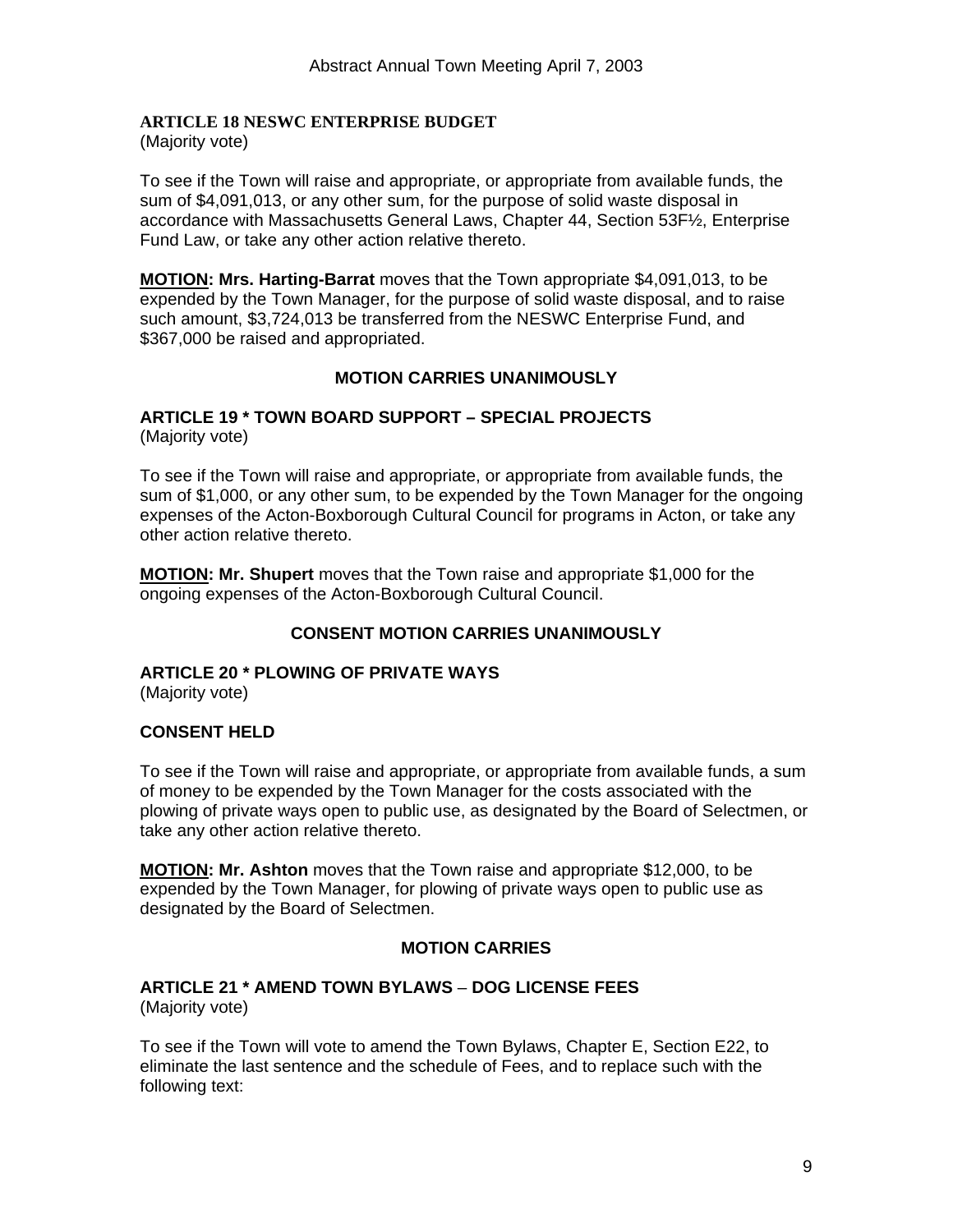<span id="page-9-0"></span> "The fee for such license will be determined by the Board of Selectmen in a public meeting."

, or take any other action relative thereto.

**MOTION: Mr. Foster** moves that the Town adopt the bylaw amendments as set forth in the Article.

#### **CONSENT MOTION CARRIES UNANIMOUSLY**

## **ARTICLE 22 \* AMBULANCE FEES**

(Majority vote)

To see if the Town will authorize the segregation of ambulance fees into a fund to be used solely for acquiring equipment used in providing Emergency Medical Services (EMS), including but not limited to defraying the maturing debt and interest or lease costs thereof, or take any other action relative thereto.

**MOTION: Mr. Foster** moves in the words of the Article.

## **CONSENT MOTION CARRIES UNANIMOUSLY**

#### **ARTICLE 23 HOME RULE PETITION – VOTER INFORMATION**  (Majority vote)

To see if the Town will petition the General Court to adopt a home rule act authorizing the Board of Selectmen to send certain information to the registered voters in the Town of Acton in substantially the form set forth below:

*An Act Authorizing The Town Of Acton To Send Certain Information To Registered Voters In The Town Of Acton* 

**Section 1.** Notwithstanding the provisions of any general or special law to the contrary, the board of selectmen of the town of Acton shall, at least seven days before any election at which a binding or non-binding question shall be submitted solely to the voters of said town, cause to be printed and sent to each residence of one or more voters whose name appears on the latest active voting list for said town and make available at each polling place (a) the full text of such question; (b) a fair and concise summary of such question, including a one-sentence statement describing the effect of a yes or no vote, prepared by the Town Counsel of said town; and (c) arguments for and against such question as provided in section 2.

**Section 2.** No argument shall contain more than two hundred and fifty words. Said board of selectmen shall seek written arguments from the principal proponents and opponents of each such question. Said board of selectmen shall designate a date by which written arguments must be received, in a written notice to the principal proponents and opponents. Said notice must be issued at least fourteen days before the date by which the written arguments must be received.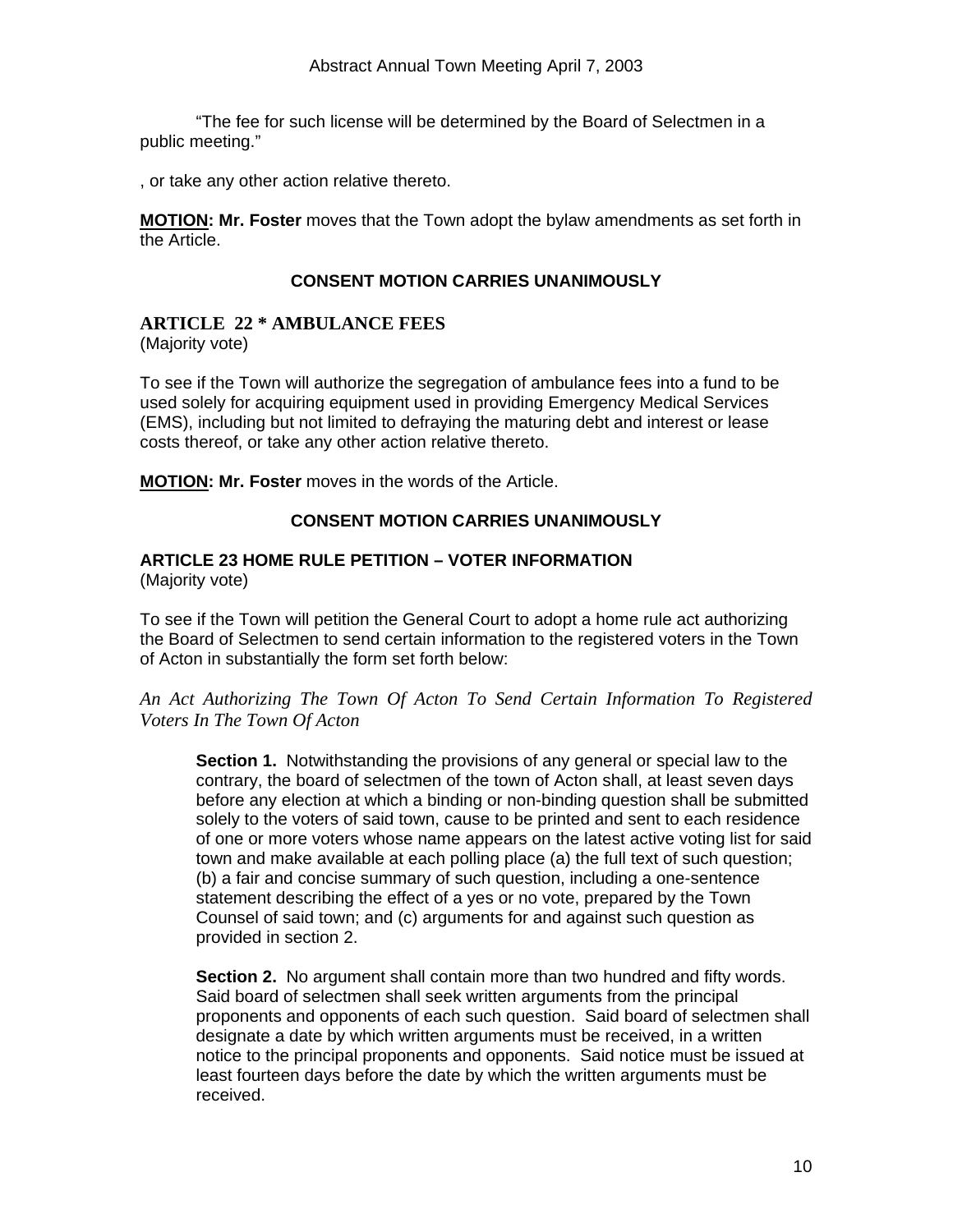<span id="page-10-0"></span>**Section 3.** For the purposes of this act, the principal proponents and opponents of any such question shall be those persons determined by said board of selectmen to be best able to present the arguments for and against such question. The principal proponents or opponents of such a question may include a town or district officer or committee, such as a finance committee or school committee, and the principal proponents may include the first ten signers or a majority of the first ten signers of any petition initiating the placement of such question on the ballot. In determining the principal proponents and opponents of such a question, said board of selectmen shall contact each ballot question committee, if any, as defined in section 1 of chapter fifty-five of the General Laws, organized specifically to influence the outcome of the vote on such question. If no argument is received by said board of selectmen within the time allowed by this act, the Town Counsel shall prepare such argument.

**Section 4.** All arguments filed with said board of selectmen pursuant to this act, and the summary prepared pursuant to section 1(a) shall be open to public inspection at the office of the town clerk of said town, and if the vote affects a district, the arguments and summary shall be open to public inspection at the office of the clerk of each city or town within the jurisdiction of the district.

**Section 5.** This act shall apply where the question presented involves the regional district of which the town of Acton is a member or involves a joint undertaking by said town of Acton and any one or more cities or towns.

**Section 6.** This act shall take effect upon its passage.

, or take any other action relative thereto.

**MOTION: Mr. Hunter** moves that the Town authorize the Board of Selectmen to petition the General Court to enact a special law authorizing the Board of Selectmen to send certain information to the registered voters in the Town of Acton in substantially the form set forth in the Article.

## **MOTIOM CARRIES**

## **ARTICLE 24 HEALTH INSURANCE TRUST AGREEMENT**

(Majority vote)

To see if the Town will vote to authorize the Board of Selectmen to enter into a revised Health Insurance Trust Agreement between the Town of Acton and the Acton-Boxborough Regional School District, in accordance with the provisions of Massachusetts General Laws, Chapter 32B and Chapter 40, Section 4A, in substantially the form set out below, but subject to review by counsel of the Town and the District and the votes of the Board of Selectmen and the Acton-Boxborough Regional School District approving the final draft, or take any other action relative thereto.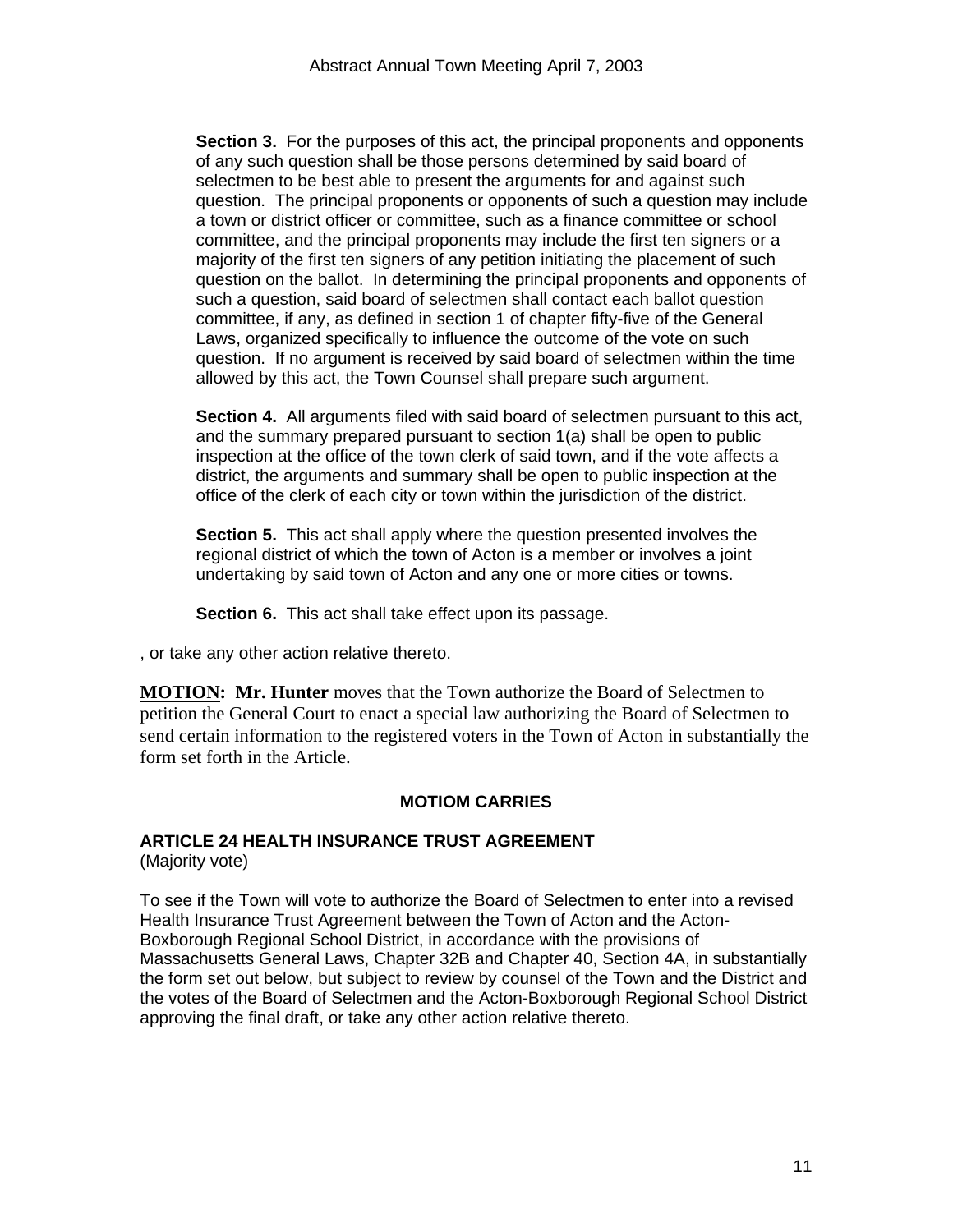## **Article 1: Authority and Purpose**

This agreement is entered into under M.G.L. Chapter 32B, Section 12 to enable the governmental units executing this agreement and any additional governmental units accepted for participation in accordance with the procedures described in Article 3 and Article 12 hereof, to join together, by means of a Massachusetts Municipal Insurance Trust, in negotiating and purchasing policies and contracts of insurance and other contracts, including but not limited to health insurance, Health Maintenance Organization coverage, reinsurance, Administrative Services, Medicare supplement coverage, Preferred Provider Arrangements, Medigap plans, and other programs of group health coverage, (hereinafter collectively referred to as "group health plans") and to establish a Trust (as hereafter described) to aid in the implementation of this Agreement.

## **Article 2: Participants**

The participants in this Agreement, hereinafter referred to as "Participating Governmental Units," are the Town of Acton and the Acton-Boxborough Regional School District. Additional governmental units may be added pursuant to Article 3 and Article 12. The organization of Participating Governmental Units established by this Agreement shall be called the "Acton Health Insurance Trust," sometimes hereinafter referred to as the "Trust."

## **Article 3: Term of Agreement and Participation**

## **3.1 Term of Agreement**

This Agreement shall take effect on July 1, 2003 (hereinafter sometimes referred to as the "effective date") provided it has been authorized by vote of the Acton Boxborough Regional School District, and by vote of Town Meeting for the Town of Acton. This Agreement shall continue in full force and effect, subject to amendment in accordance with the terms of Article 12, as long as two or more governmental units elect to continue participation.

#### **3.2 Acceptance of New Participating Governmental Units**

Any governmental unit may make application to become a Participating Governmental Unit, in accordance with the terms of this Article 3. Applications for participation shall be reviewed by the Board of Trustees (the Board) established under Article 4, who shall make a recommendation regarding acceptance to the appropriate public authorities of the existing Participating Governmental Units. The application shall include information concerning the anticipated number of employees and retired employees to be covered, the cost of health insurance coverage and the loss and expense experience of the applicant governmental unit for the prior three years, and such other information as the Board requests.

If the appropriate public authority of each existing Participating Governmental Units votes to accept such additional governmental unit, it shall become a Participating Governmental Unit, upon such terms and conditions, including such amendments of this Agreement as may be necessary or appropriate, to be effective on a date to be mutually agreed upon, which shall ordinarily be at the end of a fiscal year.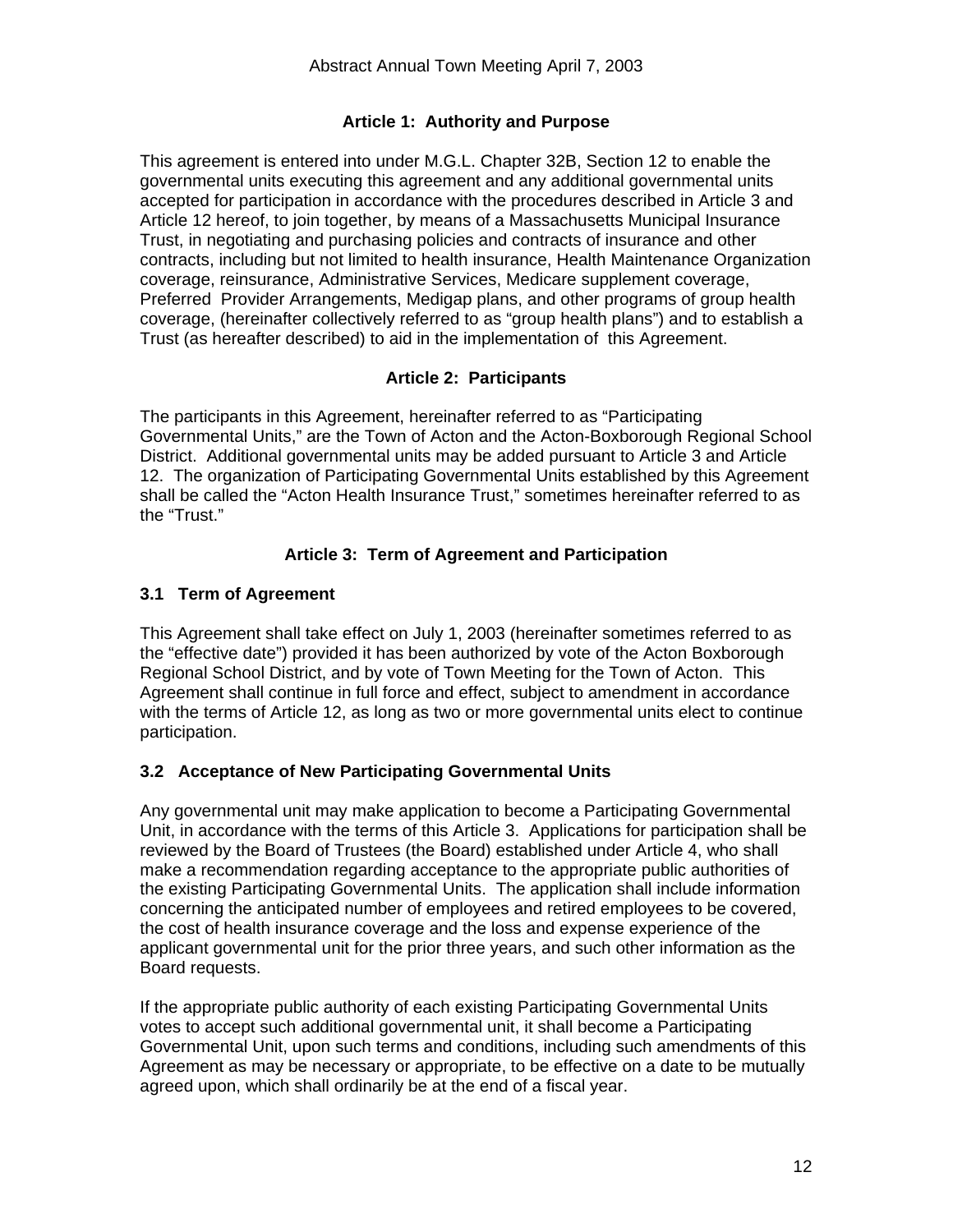Within thirty (30) days of the date of acceptance of a candidate Participating Governmental Unit, the candidate Participating Governmental Unit shall execute this Agreement, and shall appoint two (2) Trustees and an alternate in accordance with Articles 4 and 7 of this Agreement and shall be bound by all terms, conditions, and requirements of this Agreement and of the administrative procedures in effect from time to time, including but not limited to agreement as to the appropriate voting rights of each member.

## **3.3 Withdrawal from Participation**

Any Participating Governmental Unit may withdraw from participation in the Acton Health Insurance Trust at its discretion. Any Participating Governmental Unit electing to withdraw from participation in this Agreement shall notify the Board of Trustees of its intent, in writing, at least ninety (90) days prior to the end of the fiscal year. Such withdrawal shall take effect at the end of that fiscal year. The Participating Governmental Unit withdrawing shall remain liable for all charges, expenses, and other assessments and shall be entitled to receive its proportionate share of any surplus for the period of its participation as provided in Articles 10 and 11.

## **3.4 Termination of Participation**

Any Participating Governmental Unit which is ninety (90) days or more in arrears of any payment due under Article 10 or Article 11 or which fails to meet its obligations and responsibilities under this Agreement, may be terminated from participation in the Trust by a vote of the appropriate public authorities of the Participating Governmental Units and an affirmative vote of the Finance Committee of the town of Acton, following a recommendation by the Board of Trustees. The Participating Governmental Unit withdrawing shall remain liable for all charges, expenses, and other assessments and shall be entitled to receive its proportionate share of any surplus for the period of its participation, as provided in Article 10 and Article 11.

## **Article 4: Board of Trustees**

## **4.1 Appointment to the Board; Voting Rights; Authority**

Authority for administration of this Agreement and the Trust established hereunder shall be vested in a Board of Trustees, herein referred to as the "Board." The appropriate public authority of each Participating Governmental Unit shall appoint two Members of the Board. One of the Members shall be the Treasurer of the Participating Governmental Unit. The other Member shall be appointed to serve a three-year term and may be appointed for an additional term or terms subject to the discretion of the appropriate public authority of each Participating Governmental Unit. A fifth Member of the Board shall be appointed by and from the Finance Committee of the Town of Acton and shall serve a three-year term and may be appointed for one additional term subject to the discretion of the Finance Committee. Should any appointed member resign, the appropriate authority shall appoint a replacement Member to serve out that term.

#### **4.2 Responsibilities of the Board**

The responsibilities and authority of the Board are those which are necessary for the general oversight and control of the Trust, including, but not limited to, the following: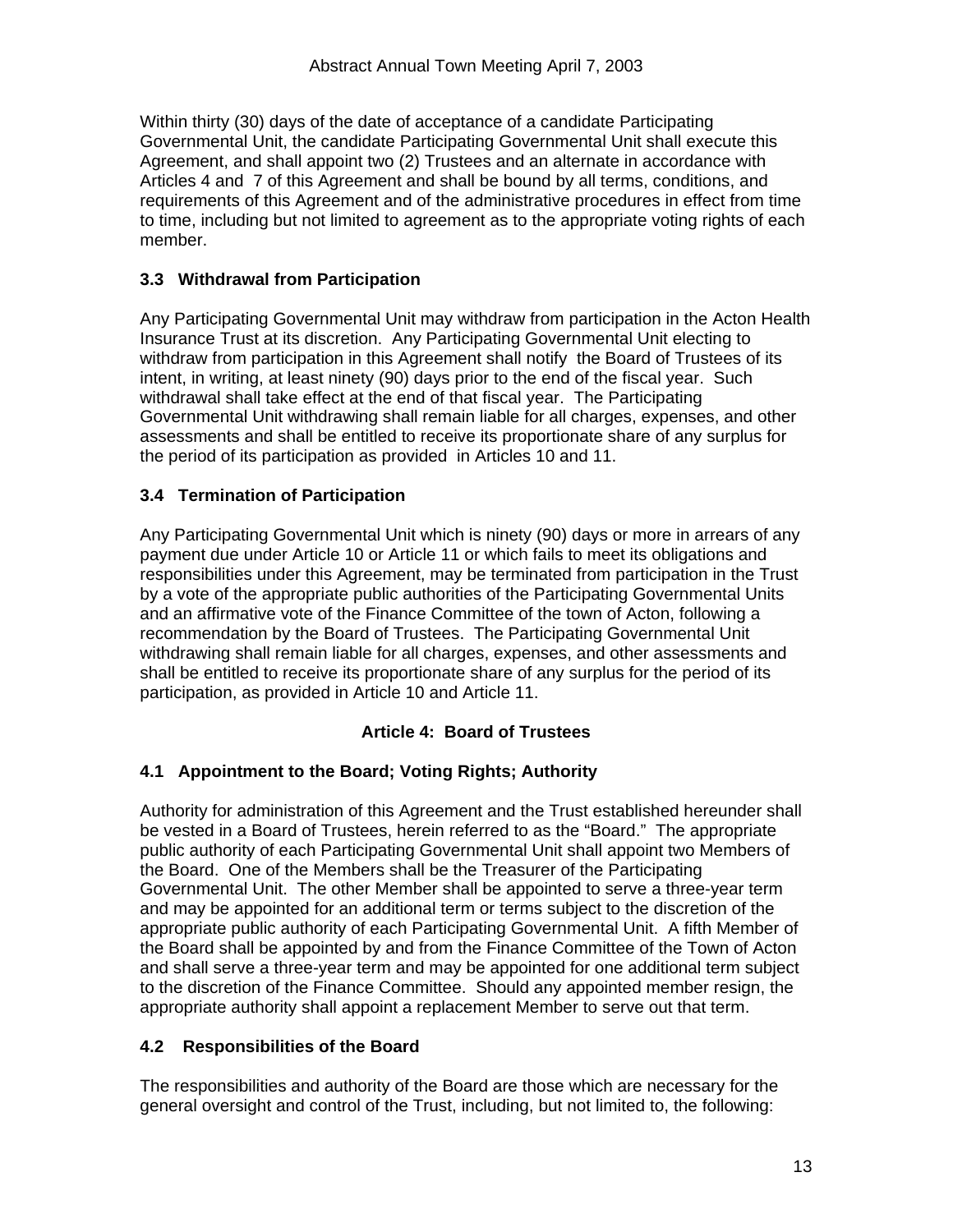4.2.1. To determine the general direction and policy of the Trust and to take such action as is necessary to execute these policies and programs;

4.2.2. To appoint the Administrator of the Trust, responsible for the daily operations and accounting for the Trust, whose duties and responsibilities are set forth in Article 8;

4.2.3 To meet to discuss the affairs of the Trust and to consider recommendations of consultants, the Administrator, Board members, or other agents, advisors or counsel;

4.2.4. To establish and practice sound financial management procedures and programs;

4.2.5 To consider the application of any candidate Participating Governmental Units submitted under Article 3 and make appropriate recommendations to the appropriate public authorities of the Participating Governmental Units, and to take appropriate action to terminate participation of a Participating Governmental Unit as described by Article  $3.4$ ;

4.2.6 To negotiate and execute contracts with persons or entities necessary or convenient to the provision of group health coverage and/or to the management and administration of the Trust;

4.2.7 To provide for an annual independent audit of the Trust and to provide copies of such audit to each Participating Governmental Unit; it is understood that such audit may be performed as part of a Participating Governmental Unit's own audit if that entity is acting as the Administrator of the Trust as described in Article 4.2.2 and Article 8, provided a majority of the Participating Governmental Units agree.

4.2.8 To elect a Chairman and a Secretary in accordance with Article 5;

4.2.9 To review annual rate renewals and funding arrangements for group health insurance coverage purchased under this Agreement, and to review and approve underwriting recommendations as provided by consultants to the Trust regarding monthly premium contribution rates necessary for the funding of the program;

4.2.10 To enter into reinsurance or excess loss insurance for claims of participants covered under the Trust in excess of such amounts or limits as the Board shall determine from time to time. Such reinsurance or excess loss insurance shall provide for payment of any proceeds thereof to the Trust.

4.2.11 To communicate, through the Board Members, the action of the Board to each Participating Governmental Unit and its public authority;

4.2.12 To determine, based upon reports provided by the administrator of the Trust, independent auditor, and other parties as necessary, within nine (9) months of the end of the policy year, a reconciliation of the Joint Purchase Trust balance in accordance with Article 10 of this Agreement, and to take all steps and carry out all actions necessary or convenient to administer a surplus or deficit in accordance with Article 10.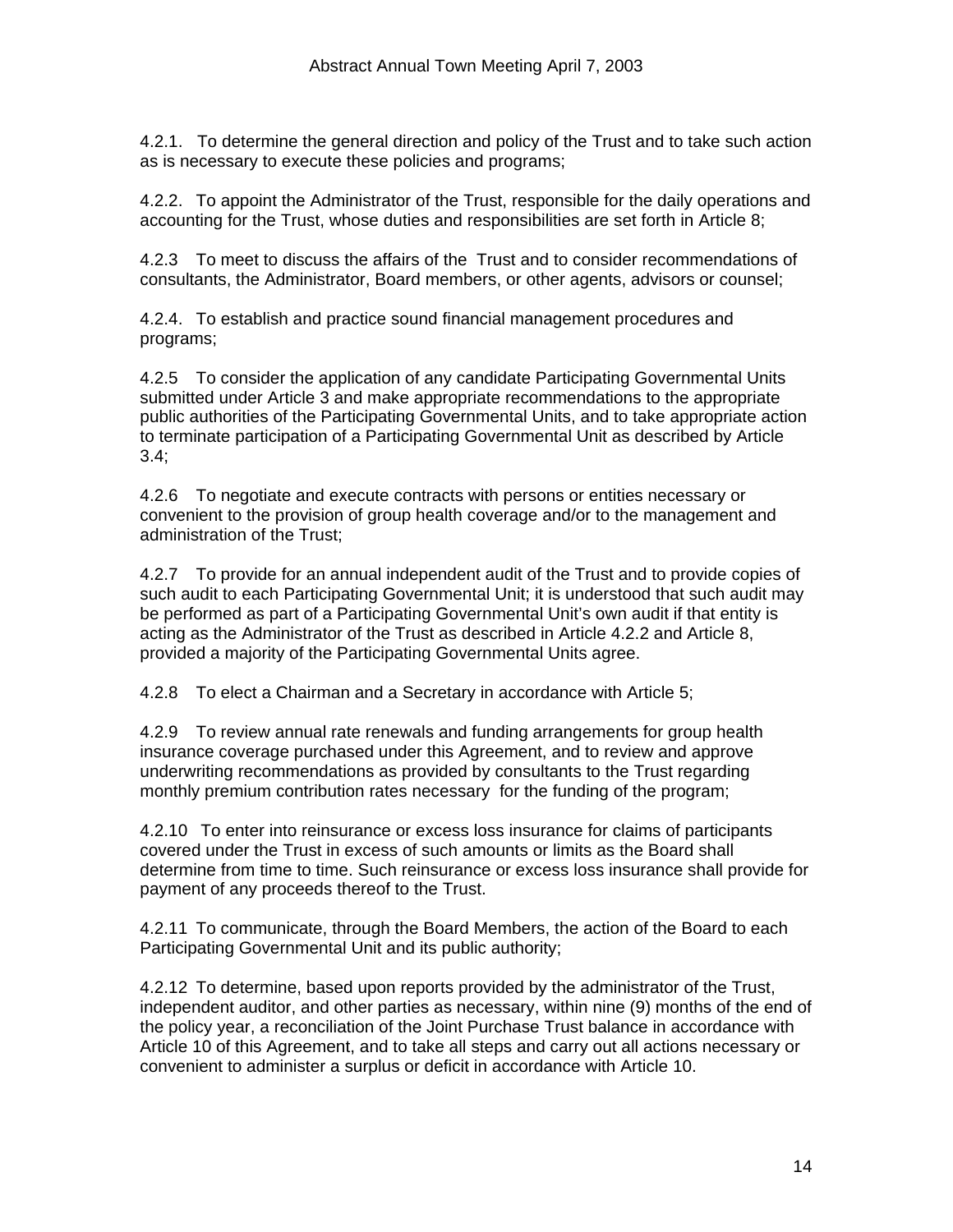4.2.13 To supervise the investment and reinvestment funds held in the Trust in accordance with applicable legal standards.

## **Article 5: Officers of the Trust**

At a meeting duly called, the Board shall elect from its membership, by majority vote of all its Members, a Chairman and a Secretary, who shall each serve a term of twelve (12) months, unless replaced prior to termination of such term by a vote of the majority of the Board Members. Either the Chairman or the Secretary or both may succeed themselves.

The Board shall adopt a schedule of regular meeting dates and times for the conduct of ordinary business, and shall establish reasonable procedures for providing notice to the Members of the Board. The Chairman shall cause notice of the date, place, and time of all meetings of the Board to be given to the Members, and may call any special or emergency meetings upon not less than 48 hours notice. The Chairman shall preside at all meetings and perform such other duties and functions as may be delegated by the Board In the event the Chairman is unable to preside at a meeting, a Chairman pro tem may be elected to preside over that meeting.

The Secretary shall record the minutes of each meeting, including but not limited to, all decisions reached by the Board. The minutes shall be recorded and distributed to each Board Member within two weeks of the conclusion of each Board Meeting. If the Secretary is unable to attend a Board Meeting, the Chairman shall appoint a Secretary pro tem to perform the duties of the Secretary for that meeting.

## **Article 6: Quorum**

 A quorum of the Board for any regularly scheduled or special meeting shall consist of not less than three of the members of the Board and must include at least one Member from each Participating Governmental Entity. A majority vote of the Members in attendance at a duly called meeting shall be deemed to be a vote of the Board, unless otherwise specified in this Agreement.

#### **Article 7: Responsibilities of the Participating Governmental Units**

Each Participating Governmental Unit is responsible for functions and duties as described below:

7.1 Appointing two primary and one alternate Board Members within thirty (30) days of execution of this Agreement, and for appointing replacements as necessary. An alternate Board Member may attend any Board meeting in place of either primary member, but shall not vote on the admission or termination of a Participating Governmental Unit unless specifically authorized by the public Authority of his or her Participating Governmental Unit.

7.2 Making timely payment of monthly premium contributions, HMO contributions, and its share of all other charges assessed by the Trust;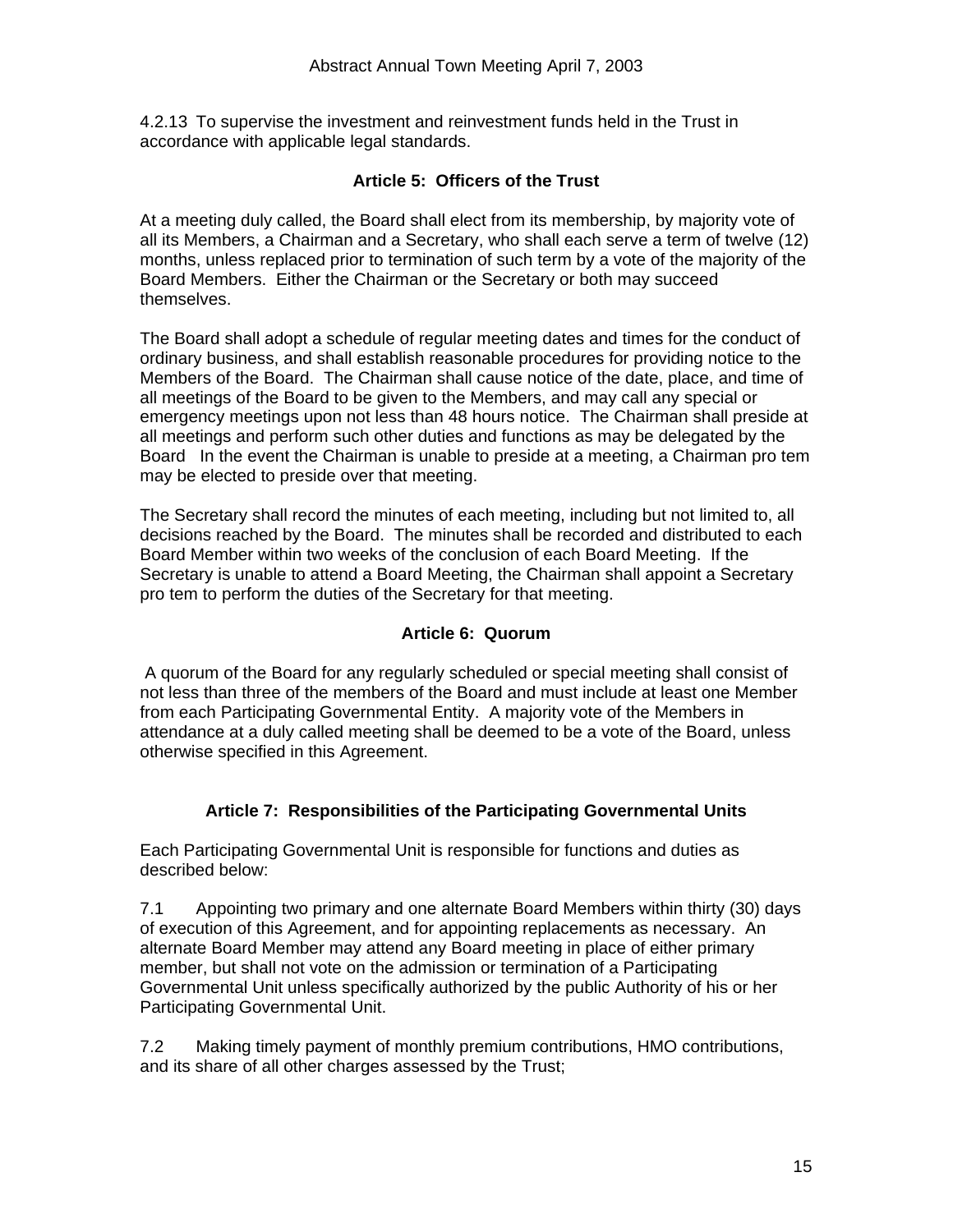7.3 Designating an "accounting contact" who shall be the Participating Governmental Unit's primary liaison with the Trust administrator for purposes of billing, enrollment, and accounting activities;

7.4 Providing to the Board, the Trust administrator, and other designees of the Board all information necessary to establish and administer the Trust;

7.5 Ensuring that it is represented at scheduled and special meetings of the Board;

7.6 Notwithstanding any other provisions of this Agreement, each Participating Governmental Unit shall retain its autonomy and responsibility for performing those duties of an employer specified under state and federal law, under any other regulation, statute, or agreement, and for which authority is not specifically granted to the Board, including, but not limited to:

7.6.1 Collective bargaining;

7.6.2. Collection of premium amounts due from employees, former employees, retirees, and other persons covered by group health coverage under this Agreement;

7.6.3 Determination of eligibility for health plan coverage and compliance with federal statutes as they relate to health care coverage for the working aged and Medicare as Secondary Payor;

7.6.4 Compliance with federal statutes regarding notification to and from affected parties of eligibility rights under the Consolidated Omnibus Budget Reconciliation Act of 1985 (COBRA), and any other notification obligations under state or federal law;

7.6.5 Appropriation of monies necessary to fund the Participating Governmental Unit's health plan or health maintenance organization contributions or other contributions to group health coverage of the Trust;

7.6.6 Funding and payment of all claims, administration charges, premium charges, and other health plan charges or charges for any person insured by the Participating Governmental Unit which were incurred prior to the effective date of coverage under health plans purchased under this Agreement;

7.6.7 Provision and administration of worker's compensation and similar benefits, including responsibility for notifying the Trust of the availability of such benefits for injured employees;

7.6.8 Provision and administration of Social Security and similar benefits, including responsibility for notifying the Trust of the availability of such benefits for injured employees;

7.6.9 Any other programs and plans not purchased under this Agreement.

## **Article 8: Administration of the Trust**

The Board shall appoint a Trust Administrator in accordance with Article 4 of this Agreement. It is anticipated that the Trust Administrator shall be one of the Participating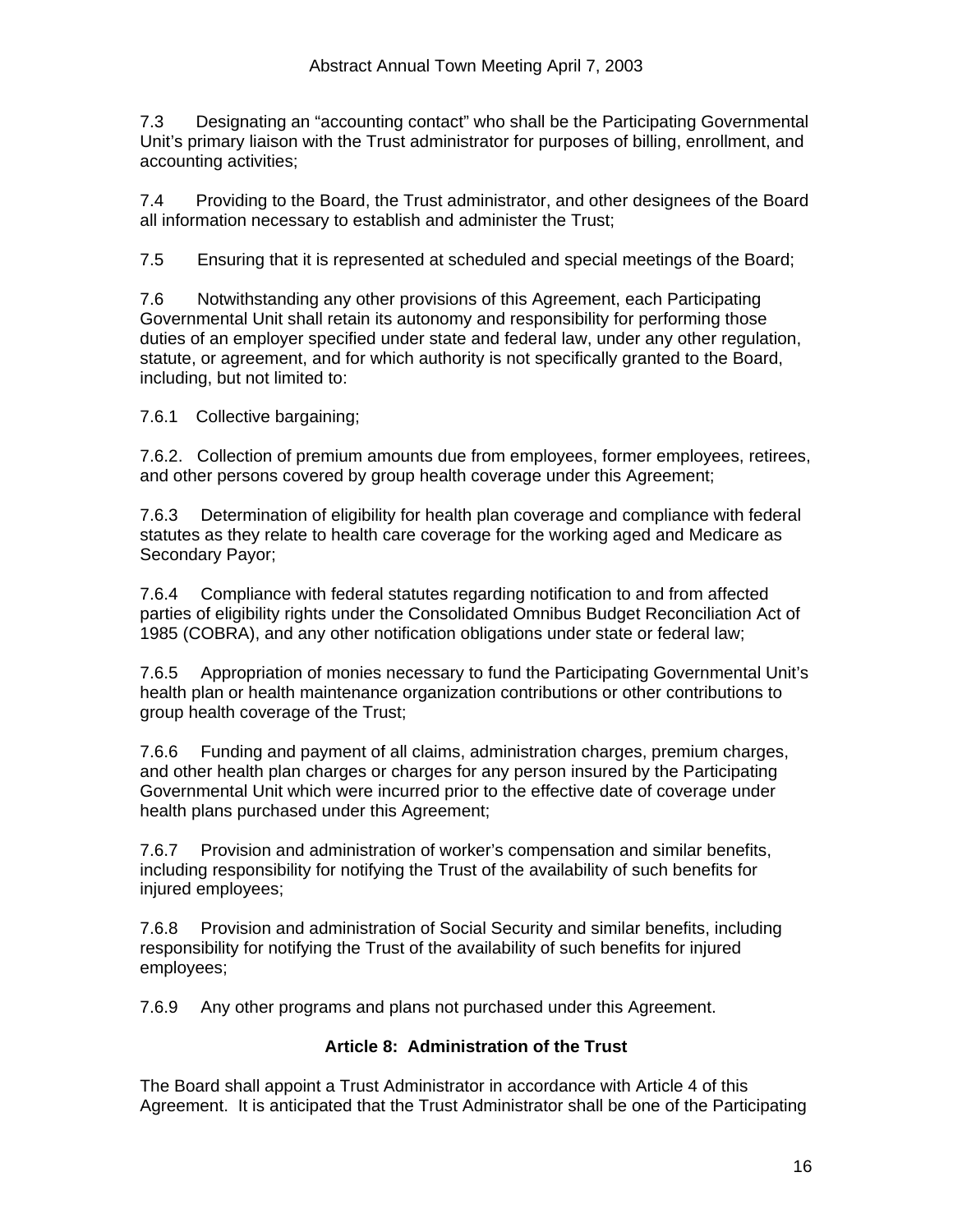Governmental Units, but the Board may at its discretion elect to hire an outside Trust Administrator. The Administrator may serve for a period as long as deemed appropriate by the Board. A vote to replace the Administrator or notification of withdrawal by the Administrator must occur at least one hundred eighty (180) days prior to the end of any fiscal year to take effect at the end of that fiscal year.

The Treasurer of the Participating Governmental Unit that is appointed Administrator shall act as the Treasurer of the Trust. Subject to the direction of the Board, the Treasurer of the Trust shall be responsible to select a bank or banks as depository(ies) of the Trust's funds; to manage, invest, and reinvest funds using sound financial management practices; to ensure collection of health insurance and other assessments of the Trust; to withdraw funds as necessary for the operation of the Trust and payment of expenses; and to report to the Board. It shall be the responsibility of the Trust Administrator to carry out policies approved by the Board and to perform the daily trust administration accounting and operations. These duties and responsibilities may include, but are not limited to, the following activities:

8.1.1 Enrollment coordination and billing of contributions from participating governmental units;

8.1.2 Receipt of premium contributions and other payments, including payments to the Trust from third parties;

8.1.3 Liaison with insurers, claims administrators, Participating Governmental Units, Health Maintenance Organizations, and other parties relative to the administration and operation of group health coverage purchased under this Agreement;

- 8.1.4 Technical and legal support services;
- 8.1.5 Underwriting services;
- 8.1.6 Administrative support to the Board;
- 8.1.7 Accounting, auditing, and reporting;
- 8.1.8 Other activities as directed by the Board.

For any services described in Section 8 above that are provided by third parties, the Board shall be responsible for reviewing the performance of such services and approving payment thereof from the Trust. To the extent that one or more of the Participating Governmental entities provides any of the services described in Section 8 above, the Board shall be responsible for determining the amount of compensation, if any, to be provided to that entity (or entities) for services rendered.

#### **Article 9: Communications**

Each Member of the Board shall communicate all matters relating to the action of the Board to the Member's respective Participating Governmental Unit's Public Authority. Dissemination of the meeting minutes to the Participating Governmental Unit's Public Authority shall be considered one means by which such communication may be accomplished. At the discretion of the Participating Governmental Unit's Public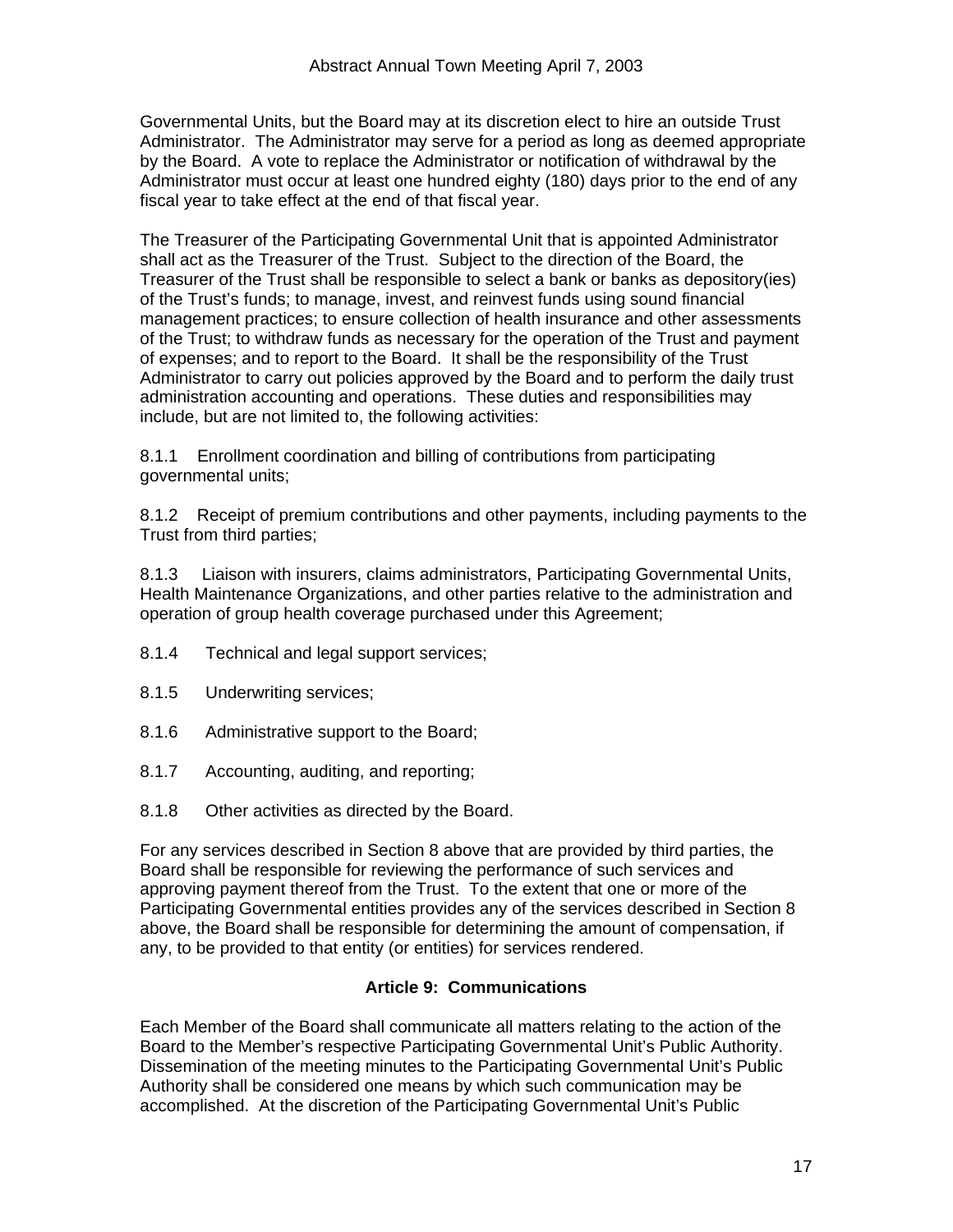Authority, an annual update regarding the status of the Trust shall be delivered by a Board Member to the Participating Governmental Unit's Public Authority.

## **Article 10: Determination of Contribution Rates and Fund Balance**

10.1. Contribution Rates. The Board shall annually determine by majority vote the monthly contribution rates payable by each Participating Governmental Unit. The rates shall be set at amounts which will fully satisfy the funding requirements of the Trust for the next plan year, including consideration of the reconciled fund balance for the most recent available plan year, as provided herein. The funding requirements shall be established based on underwriting and/or actuarial estimates received by the Board, with the advice and recommendations of consultants and consultations with each Participating Governmental Unit.

10.2 Trust Fund Balances. The Board shall review and determine within nine (9) months of the last day of each plan year, a reconciliation of the trust fund balance. In establishing the reconciled fund balance, the Board shall make an estimate of the cost of run-out claims, which were incurred as of the last day of the plan year, but not paid as of the reconciliation date. A "surplus" will be deemed to exist if the reconciled fund balance, excluding the reserve for the estimated cost of run-out claims, exceeds thirty percent (30%) of the funding requirements of the Trust anticipated for the next plan year.

If there is a certified surplus or deficit fund balance, the Board shall reduce or increase monthly contribution rates for the next year such that the funding requirements of the Trust are satisfied.

## **Article 11: Payment of Premiums**

Each Participating Governmental Unit shall transfer the existing fund balance attributable to it from the existing agreement to the Trust created hereunder. In addition, each Participating Governmental Unit shall make payment on a monthly basis of the health insurance premiums or funding rates for all covered employees and for all expenses of the Trust. The Administrator shall determine, subject to approval of or ratification by the Board, the total monthly payment due from each Participating Governmental Unit, including debits and credits.

## **Article 12: Amendment Procedure**

This Agreement may be amended at any time by the affirmative vote of the public authorities of each Participating Governmental Unit.

## **Article 13: Liability Following Termination of or Withdrawal from Participation**

The liability of a Participating Governmental Unit for claims and expenses under all contracts purchased through this Agreement, upon termination of or withdrawal from participation, shall include the following:

13.1 The former Participating Governmental Unit's share of any deficit in the Trust as of its termination date. Payment shall be made by the former Participating Governmental Unit to the Trust within thirty (30) days of notice of the amount due. The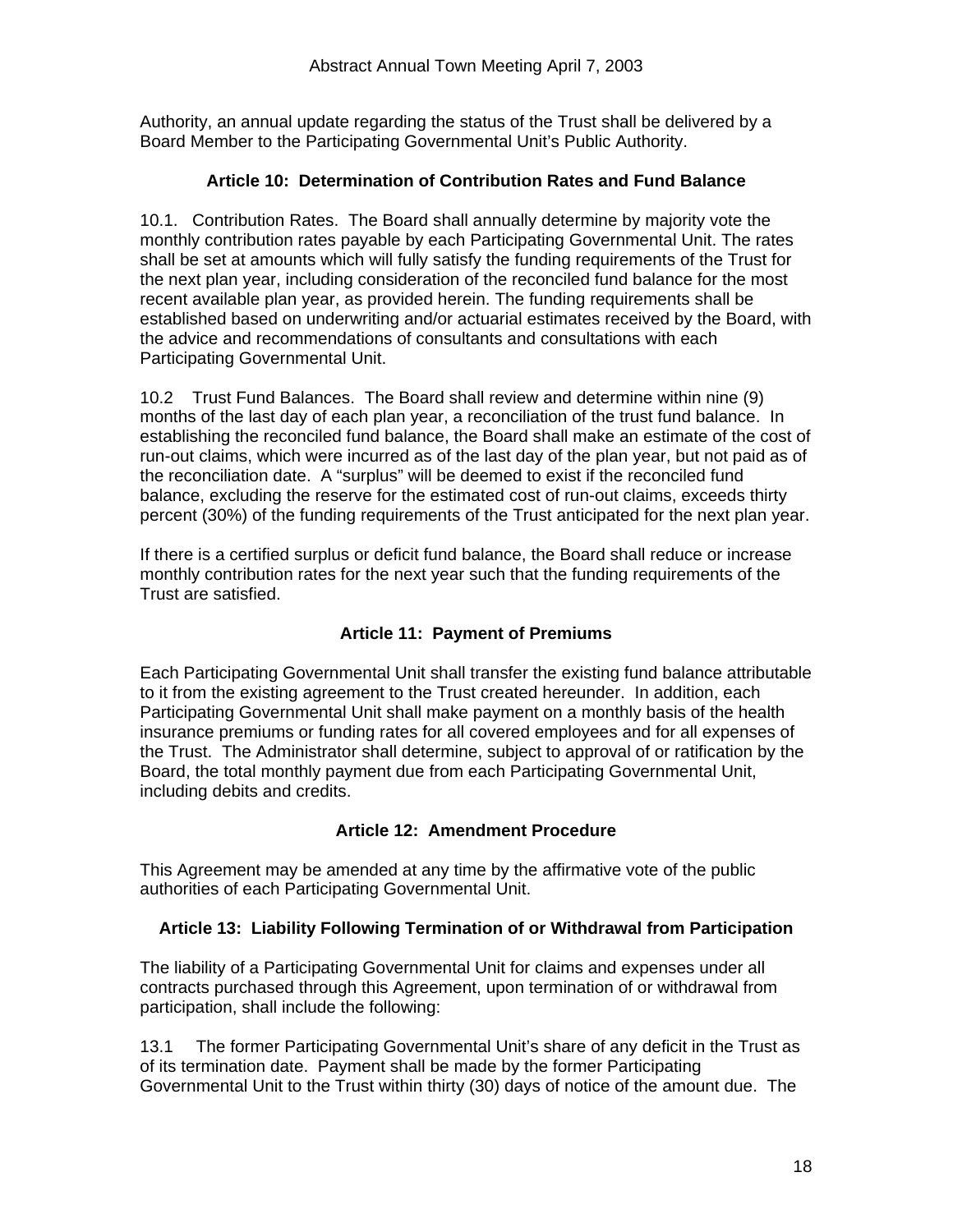Trust will notify the withdrawn or terminated member of its share of the deficit within thirty (30) days of the annual reconciliation of the Trust fund;

13.2 Any unpaid premium charges, interest charges, or other expenses allocable to the Participating Governmental Unit prior to the termination date of participation or incurred by the Participating Governmental Unit but not yet billed to the Participating Governmental Unit as of the termination date of participation;

13.3 When required by law that a covered member or dependent be permitted to remain covered by the insurance purchased by the plan after the date the former Participating Governmental Unit terminates or withdraws participation, the claims expenses, associated administration charges, reinsurance charges, and a separate administration charge for processing such payments shall be billed to the governmental unit on a monthly basis;

13.4 Any surplus owed to a former Participating Governmental Unit based on its proportionate share as described in Article 10 above shall be paid to the governmental unit within sixty (60) days of the annual trust fund reconciliation; and

13.5 Any collection costs including but not limited to reasonable attorneys' fees.

## **Article 14: Hold Harmless Protection**

Each Participating Governmental Unit agrees that as a precondition for entering into this Agreement each representative designated by the Participating Governmental Unit to serve on the Board shall be indemnified and held harmless from personal loss and expense, including reasonable legal fees and costs, if any, to the full extent permitted by all applicable statutes.

Indemnification shall be provided by each Participating Governmental Unit for liability arising from all activities directly related to the execution of the Agreement and the establishment of this Trust and all activities arising out of such participation, including but not limited to holding office as Board member or as a representative of the Participating Governmental Unit, commencing on and after the effective date of this Agreement, through and including the date which such designated representative terminates his or her position as a Member or Alternate Member of the Board. This hold harmless protection shall include indemnification for any claim, demand, suit, or judgment for any act or omission, except an action of intentional or knowing misconduct.

## **Article 15: Certification of Funds**

Each Participating Governmental Unit shall appropriate adequate funds to pay, in a timely manner, its share of the Trust insurance premium and fee for group health insurance and other expenses of the Trust approved by the Board. The appropriate public officials shall certify annually, upon request of the Board, the availability of such funds.

#### **Article 16: Attorneys' Fees**

Except as specified in Articles 11 and 13, in the event any legal action or proceeding is brought by any party to this Agreement in connection with the enforcement or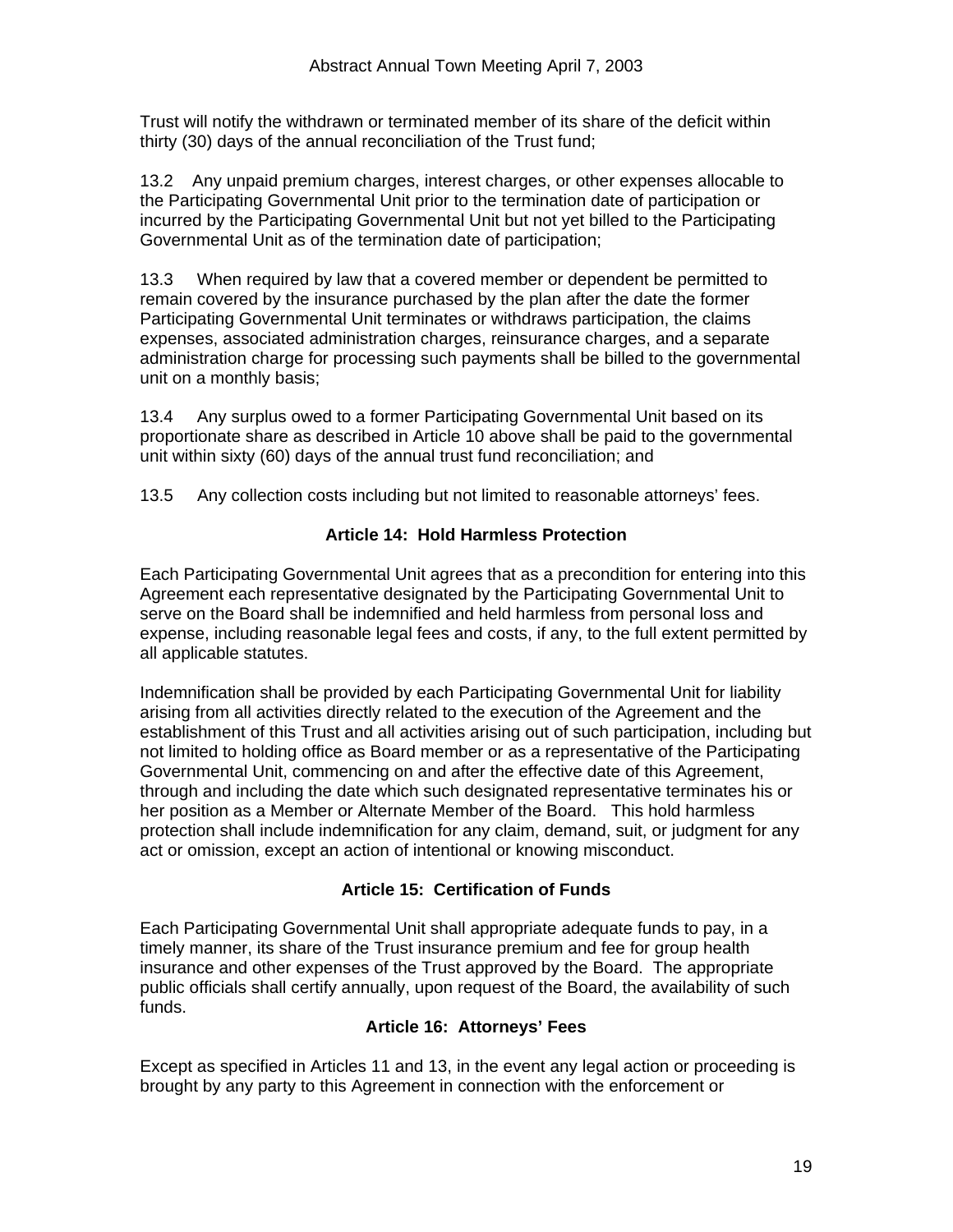<span id="page-19-0"></span>interpretation of this Agreement, the prevailing party shall be entitled to reasonable attorneys' fees and costs to be paid by the non-prevailing party.

## **Article 17: Signatories to the Agreement**

By our signatures, we, the undersigned appropriate public authority of each Participating Governmental Unit, evidence our acceptance of the terms of this Agreement:

For: \_\_\_\_\_\_\_\_\_\_\_\_\_\_\_\_\_\_\_\_\_\_\_\_\_\_ Participating Governmental Unit

Signature \_\_\_\_\_\_\_\_\_\_\_\_\_\_\_\_\_\_\_\_\_\_\_\_\_\_ Title \_\_\_\_\_\_\_\_\_\_\_\_\_\_\_\_\_\_\_\_\_\_\_\_\_\_ Date  $\qquad \qquad$ 

, or take any other action relative thereto.

**MOTION: Mr. Ashton** moves that the Town authorize the Board of Selectmen to enter into an agreement with the Acton-Boxborough Regional School Committee to reform the Health Insurance Trust in substantially the form set forth in the Article.

## **MOTION CARRIES**

## **ARTICLE 25 SKATE PARK LAND – HAYWARD ROAD**

(Majority vote)

To see if the Town will vote to accept from the Commonwealth of Massachusetts the conveyance of two parcels of vacant land on Hayward Road and shown as Parcel SR-1, 1.15 Acres and SR-2, 0.43 Acres on a plan entitled "The Commonwealth of Massachusetts, Plan of Land in the Town of Acton, (Middlesex County)", dated October 31, 2002, to be recorded in the Middlesex South District Registry of Deeds, Cambridge, MA, said parcels are also shown on Map F-3 of the Town Atlas as Parcel 16 and 16-1, for open space and recreational purposes, or take any other action relative thereto.

**MOTION: Mr. Ashton** moves that the Town authorize the Board of Selectmen to accept the land as set forth in the Article.

#### **MOTION CARRIES UNANIMOUSLY**

#### **ARTICLE 26 AMEND ZONING BYLAW – SKATE PARK LAND** (Two-thirds vote)

To see if the Town will vote to amend the zoning map, Map No. 1, by rezoning from General Industrial (GI) to Agriculture Recreation Conservation (ARC), an area of land shown as parcels 16 and 16-1 on map F-3 of the 2002 Town Atlas, or take any other action relative thereto.

**MOTION: Mr. Ashton** moves that the Town take no action.

#### **MOTION CARRIES UNANIMOUSLY**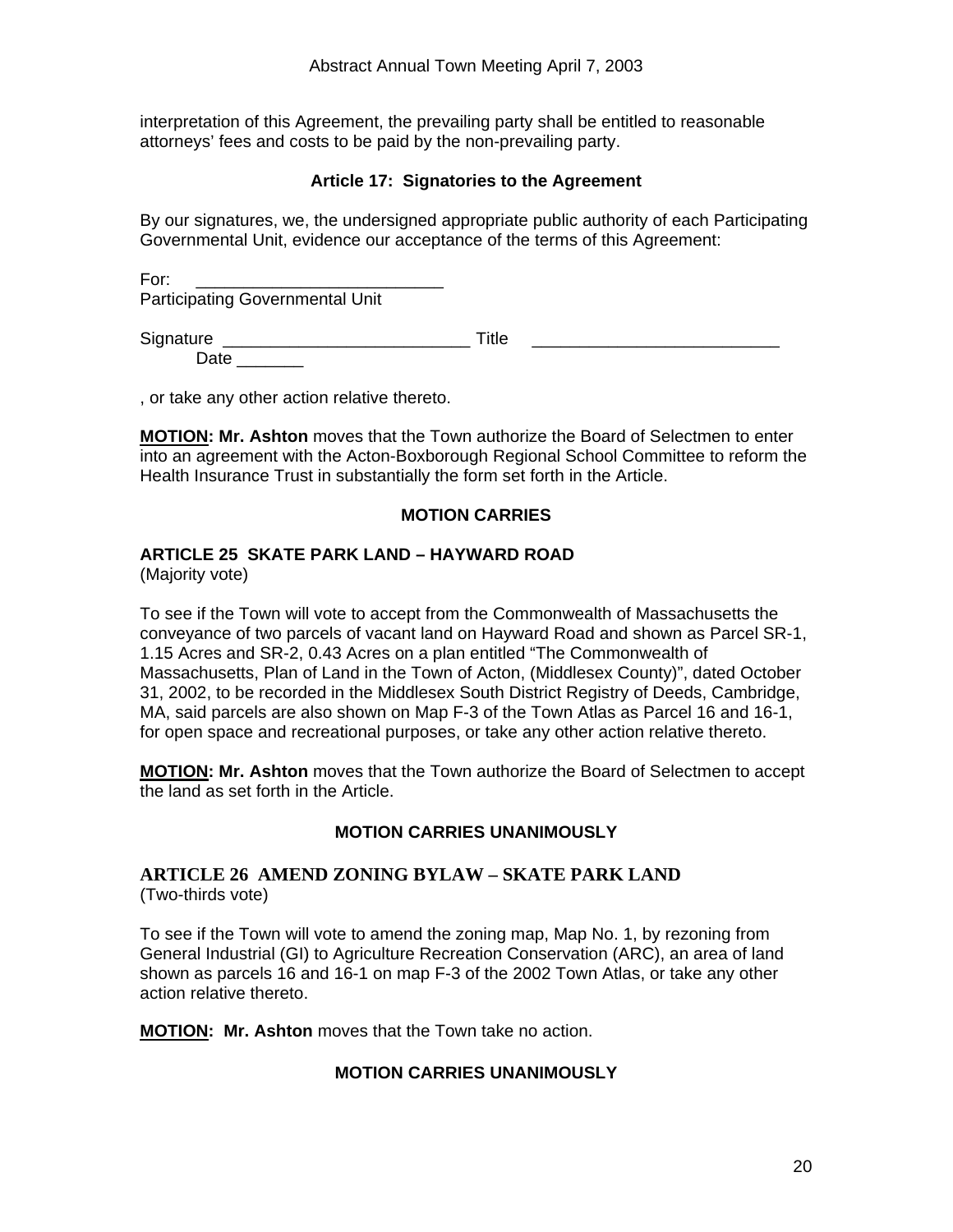## <span id="page-20-0"></span>**ARTICLE 27 ACTON PUBLIC SCHOOLS BUDGET**

(Majority vote)

To see if the Town will raise and appropriate, or appropriate from available funds, a sum of money to defray the necessary expenses of the Local Schools, or take any other action relative thereto.

**MOTION: Mrs. Ashton** moves that the Town appropriate \$18,621,990 to fund the Acton Public School Budget for the period July 1, 2003 to June 30, 2004, and to raise such amount, \$18,495,990 be raised and appropriated and \$126,000 be transferred from Free Cash.

#### **MOTION CARRIES**

## **ARTICLE 28 ACTON-BOXBOROUGH REGIONAL SCHOOL DISTRICT ASSESSMENT**

(Majority vote)

To see if the Town will raise and appropriate, or appropriate from available funds, a sum of money, to defray the necessary expenses of the Acton-Boxborough Regional School District, or take any other action relative thereto.

**MOTION: Mrs. Altieri** moves that the Town appropriate \$17,999,790 to fund the assessment of the Acton-Boxborough Regional School District for the period July 1, 2003 to June 30, 2004, and to raise such amount, \$17,874,790 be raised and appropriated and \$125,000 be transferred from Free Cash.

#### **MOTION CARRIES**

**MOTION: Mr. Shupert** moves to adjourn the Annual Town Meeting at 10:16 PM until April 8, 2003 at the Acton-Boxborough Regional High School Auditorium at 7:00pm.

#### **MOTION CARRIES UNANIMOUSLY**

#### **APRIL 8, 2003**

**The Moderator, Mr. MacKenzie,** calls the adjourned session of the 2003 Annual Town Meeting to order at 7:10 PM

#### **ARTICLE 29 MINUTEMAN REGIONAL SCHOOL DISTRICT ASSESSMENT**  (Majority vote)

To see if the Town will raise and appropriate, or appropriate from available funds, a sum of money to defray the necessary expenses of the Minuteman Regional Vocational Technical School District, or take any other action relative thereto.

**MOTION: Mr. Olmstead** moves that the Town appropriate \$825,918 for the expenses of the Minuteman Regional Vocational Technical School District for the period of July 1,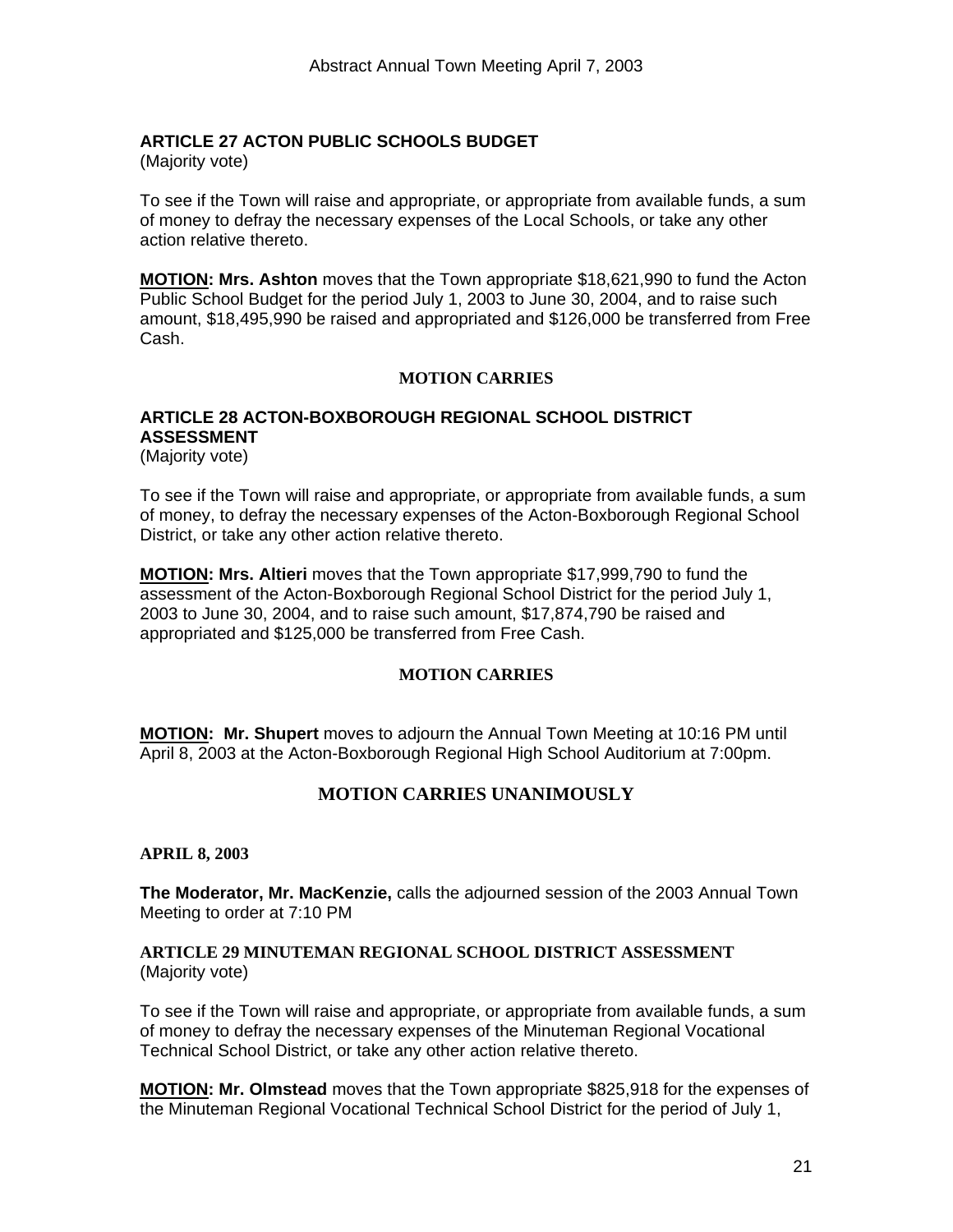<span id="page-21-0"></span>2003 to June 30, 2004 (FY '04), and to raise such amount, \$825,918 be transferred from Free Cash,

And such amount is based on a Regional School District budget of \$15,443,465, as reduced by its current estimate of State Aid provided, however, that all State Aid received above the current estimate shall be used to reduce the FY '04 assessment,

And that any increase in the amount to be raised by assessment on the Town shall require approval by a subsequent Town Meeting.

## **MOTION CARRIES UNANIMOUSLY**

#### **ARTICLE 30 \* AMEND TOWN CHARTER** – **HOUSEKEEPING** (Majority vote)

## **CONSENT HELD**

To see if the Town will vote to amend the Town Charter, Section 4-2, by replacing titles as follows:

1. Replace "Board of Appeals (Assoc. Members)" with "Board of Appeals (Alternate Members)"

2. Replace "Planning Board (Associate Members)" with "Planning Board (Alternate Members)"

, or take any other action relative thereto.

**MOTION: Mrs. Harting-Barrat** moves that the Town take no action.

#### **MOTION CARRIES UNANIMOUSLY**

#### **ARTICLE 31 ECONOMIC DEVELOPMENT AND INDUSTRIAL CORPORATION**  (Majority vote)

To see if the Town will vote to declare a need for an economic development corporation and adopt Chapter 135 of the Acts of 2001, an act establishing the Acton Economic Development and Industrial Corporation.

**MOTION: Mr. Foster** moves that the Town declares the need for the Acton Economic Development and Industrial Corporation, as set forth in Chapter 135 of the Acts of 2001.

## **MOTION CARRIES UNANIMOUSLY**

## **ARTICLE 32 AMEND ZONING BYLAW – PCRC - PLANNED CONSERVATION** (Two-thirds vote) **RESIDENTIAL COMMUNITY**

To see if the Town will vote to amend the zoning bylaw by deleting the present section 9 and replacing it with the following new section 9: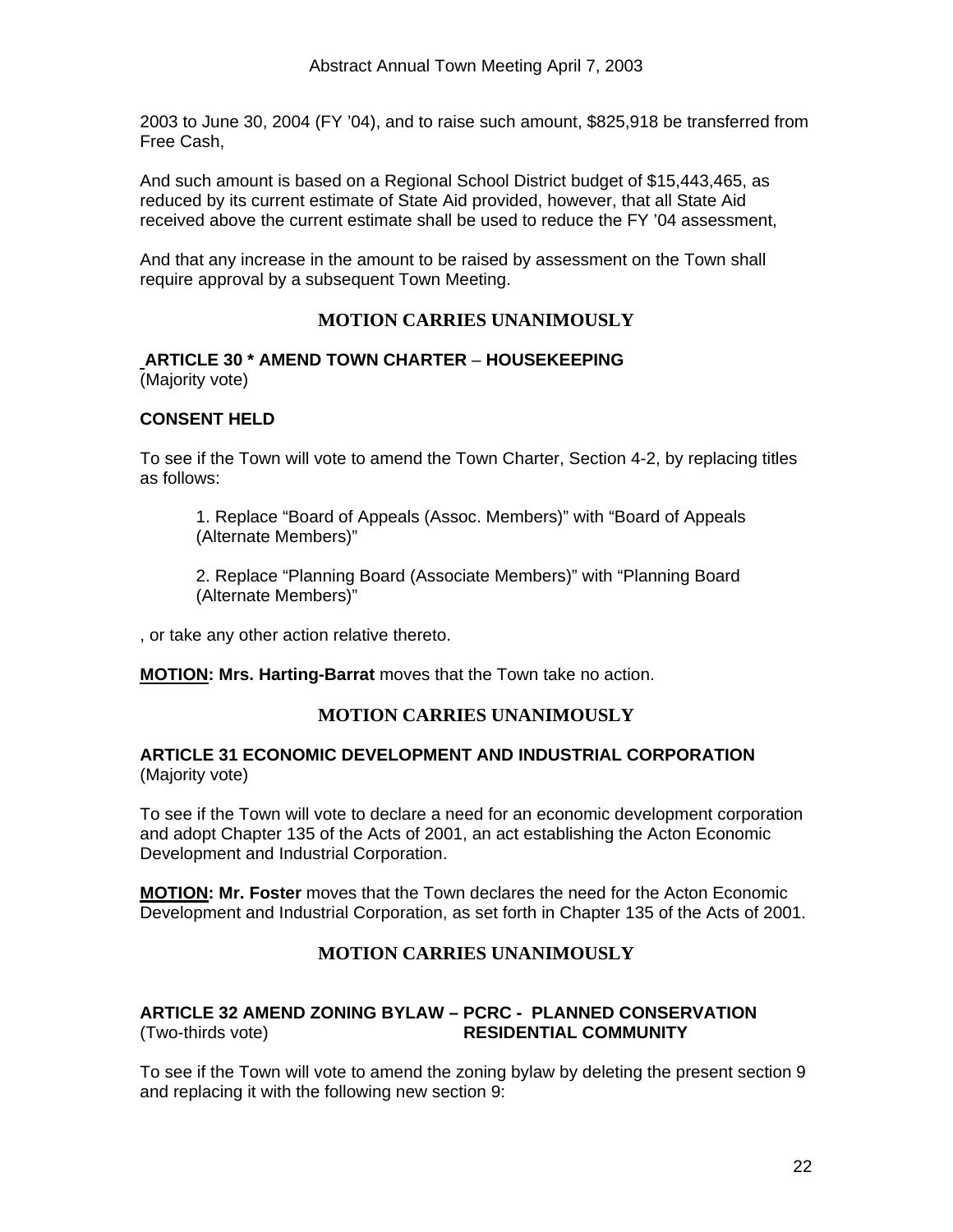*[Notes in italic print are not part of the Article but are intended for explanation only.]* 

#### **SECTION 9.**

#### **PLANNED CONSERVATION RESIDENTIAL COMMUNITY (PCRC)**

**9.1 Purpose** – The primary purpose of the Planned Conservation Residential Community (PCRC) is to allow residential development that encourages the preservation of open space, and thus allows within it the preservation of significant land, water, historic, archeological and natural resources, in a manner consistent with the goals of the Master Plan and the Open Space and Recreation Plan, as amended from time to time.

> The secondary purpose is to facilitate and encourage the construction and maintenance of streets, utilities, and public services in a more economical and efficient manner than in a standard subdivision.

*[Note - section 9.1 presently reads as follows:* 

*9.1 Purpose – The purpose of the Planned Conservation Residential Community is to allow residential development which encourages: 1) the preservation of significant land and water resources and natural areas in the Town;* 

*2) the preservation of significant historic or archeological resources and areas; 3) the maintenance of Acton's New England town character as a suburban residential community, while encouraging a greater mixture of housing types and more energy* 

*efficient and cost effective residential development; and 4) the development of land in harmony with its natural features, the existing and probable future USE of adjacent land, and consistent with the objectives of the Zoning Bylaw.]* 

**9.2 Special Permit** – The Planning Board may grant a special permit for the development and construction of a PCRC on all land and parcels previously incorporated into a PCRC zoning district, as well as in the R-2, R-4, R-8/4, R-8, R-10/8 and R-10 Districts in accordance with this Section and M.G.L. ch. 40A, s.9.

*[No change.]* 

**9.3 Contents of Application for a PCRC Special Permit** – The application for a PCRC Special Permit shall be accompanied by a "PCRC Site Plan", showing the information required by the Rules and Regulations for PCRCs. The information shall include but not be limited to: the topography; soil characteristics as shown on the Soil Conservation Service Maps; wetlands as defined by M.G.L. Chapter 131, Section 40; vernal pools, riverfront areas, buffer zones and setbacks as defined in Chapter F of the Bylaws of the Town of Acton - Wetland Protection; Flood Plain boundary lines; existing types of vegetation; any other unique natural, historical, archeological, and aesthetic resources; the proposed layout of the LOTS; proposed locations of DWELLING UNITS and accessory BUILDINGS; the proposed diversity and cost range for the DWELLING UNITS; dimensions, STREETS, garages, driveways, wells, utilities, wastewater disposal systems; the proposed finished grades of the land; the proposed vegetation and landscaping including where existing vegetation is retained; proposed features designed for energy and water conservation and pollution control; the proposed layout and land use plan of the Common Land in the PCRC; the proposed form of ownership of the Common Land and any improvements proposed thereon.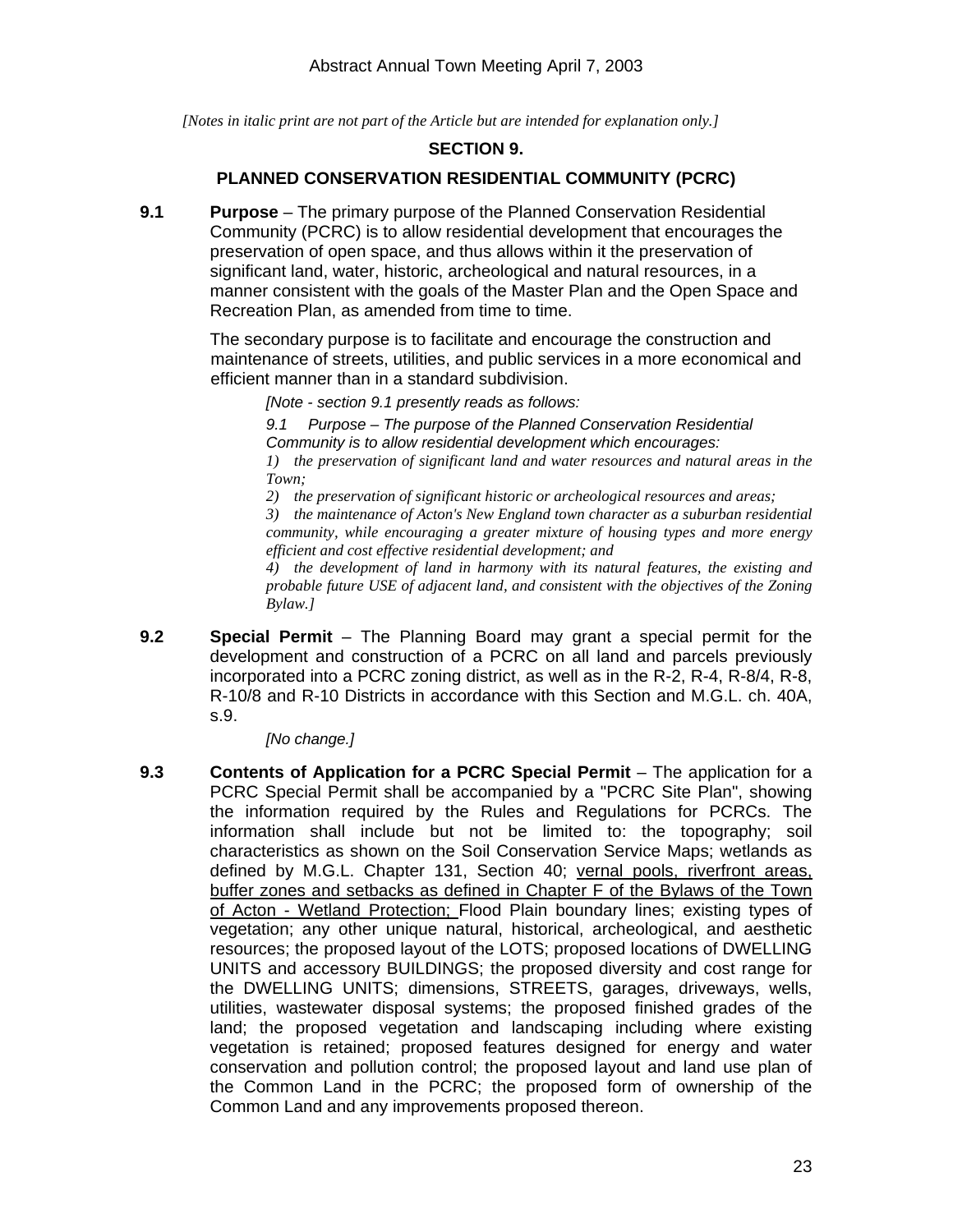#### *[Note: The proposed insertion is underlined. Otherwise, no change.]*

**9.4 Procedural Requirements** – If the PCRC requires approval under the Subdivision Control Law, M.G.L., Chapter 41, the "PCRC Site Plan" shall contain a plan in the form and with the contents required of a Definitive Subdivision Plan by the Acton Subdivision Rules and Regulations. The applications for a PCRC Special Permit and for approval of a Definitive Subdivision Plan shall be filed concurrently. To the extent permitted by law, the Planning Board shall consider both applications at the same time.

*[No change.]* 

- **9.5 Planning Board Action** In evaluating the proposed PCRC, the Planning Board shall consider the general purpose and objectives of this Bylaw; the existing and probable future development of surrounding areas; the appropriateness of the proposed layout of STREETS, ways, LOTS, and STRUCTURES; the proposed layout and USE of the Common Land; the topography; soil; and other characteristics and resources of the TRACT OF LAND in question. The Planning Board may grant a special permit for a PCRC if it finds that the PCRC:
	- a) complies in all respects with the applicable requirements of this Bylaw;
	- b) enhances the purpose and intent of PCRC Development;
	- c) enhances the goals of the Open Space and Recreation Plan;
	- d) is in harmony with the character of the surrounding area and neighborhood; and
	- e) complies with the requirements of Section 10.3.5.
- 9.5.1 The Planning Board shall consider the recommendations, if any, of the Board of Health, the Conservation Commission, and other town boards and staff in making said findings.
- 9.5.2 The Planning Board may require changes to the "PCRC Site Plan" and impose additional conditions, safeguards and limitations as it deems necessary to secure the objectives of this Bylaw, including without limitation, any conditions, safeguards or limitations listed in Section 10.3.6.

*[Note - section 9.5 currently reads:* 

*9.5 Planning Board Action – In evaluating the proposed PCRC, the Planning Board shall consider the general purpose and objectives of this Bylaw; the existing and probable future development of surrounding areas; the appropriateness of the proposed layout of STREETS, ways, LOTS and STRUCTURES; the proposed layout and USE of the Common Land in relation to the proposed DWELLING UNITS in the PCRC, the topography, soils and other characteristics and resources of the TRACT OF LAND in question. The Planning Board may grant a special permit for a PCRC if it finds that the PCRC:* 

- *a) complies in all respects to the applicable requirements of this Bylaw and enhances the purpose and intent of Planned Conservation Residential Community Development,*
- *b) is in harmony with the existing and probable future USES of the area and with the character of the surrounding area and neighborhood, and*
- *c) complies with the requirements of Section 10.3.5.*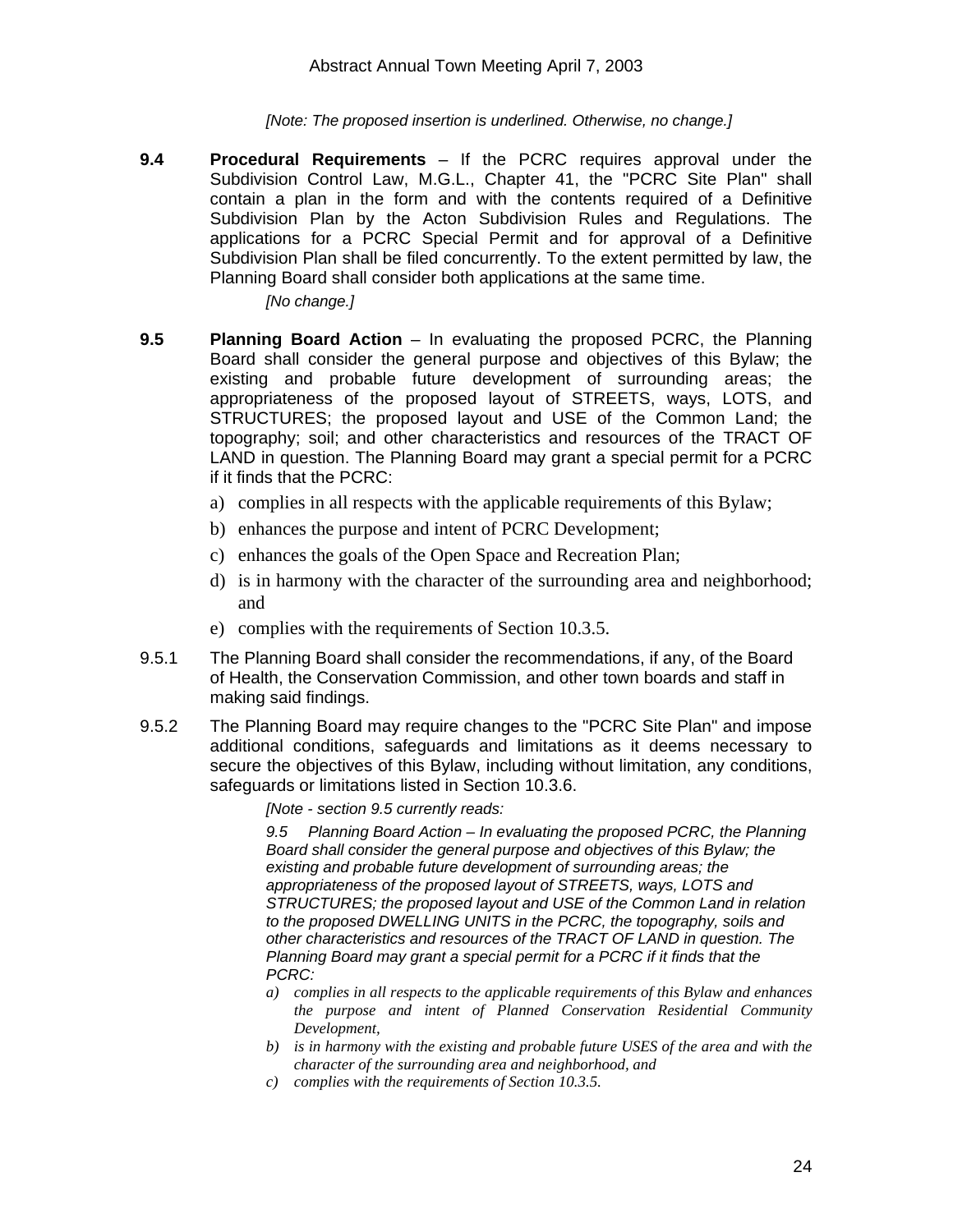*The Planning Board may require changes to the "PCRC Site Plan" and impose additional conditions, safeguards and limitations as it deems necessary to secure the objectives of this Bylaw, including without limitation, any conditions, safeguards or limitations listed in Section 10.3.6.]* 

#### **9.6 Standards for PCRCs**

9.6.1 Permitted USES – Permitted USES in a PCRC shall be any USE permitted in the underlying Zoning District, as well as ACCESSORY USES typically associated with residential USES, owned and operated by the owner of the PCRC or the residents within the PCRC, such as building and grounds maintenance facilities, wastewater disposal facilities, recreation facilities, or club houses.

*[No change.]* 

9.6.2 Area and Dimensional Regulations:

*[No change.]* 

- 9.6.2.1 PCRC Site Area The TRACT OF LAND for a PCRC must contain a minimum area of 8 acres.
	- a) The Planning Board may permit LOTS on directly opposite sides of a STREET to qualify as a single TRACT OF LAND. To permit such division of a TRACT OF LAND by a STREET, the Planning Board must find that this would enhance the purposes of PCRC and not result in any more DWELLING UNITS than would be possible in accordance with the provisions of this Bylaw if the LOTS on either side of the STREET were developed separately. If the Board approves a TRACT OF LAND divided by a STREET, it may permit the total number of permitted DWELLING UNITS to be constructed on either side of the STREET. AFFORDABLE DWELLING UNITS generated on the TRACT OF LAND under the provisions of Section 4.4.3 may be sited along with the other DWELLING UNITS whether or not the location of the AFFORDABLE DWELLINGS UNITS is within the AFFORDABLE Housing Overlay District. The DWELLING UNITS shall be constructed in accordance with the applicable PCRC requirements and the required Common Land may consist of land located on either side of the STREET.
	- b) Where a TRACT OF LAND is divided by a zoning district boundary between any of the R-2, R-4, R-8/4, R-10 or R-10/8 districts the total number of DWELLING UNITS permitted shall not exceed the number permitted in each district considered separately. AFFORDABLE DWELLING UNITS generated on the TRACT OF LAND under the provisions of Section 4.4.3 may be sited along with the other DWELLING UNITS whether or not the location of the AFFORDABLE DWELLINGS UNITS is within the AFFORDABLE Housing Overlay District. The DWELLING UNITS may be located in either district and shall be constructed in accordance with PCRC requirements.

*[No change in section 9.6.2.1 and sub-sections a) and b).]*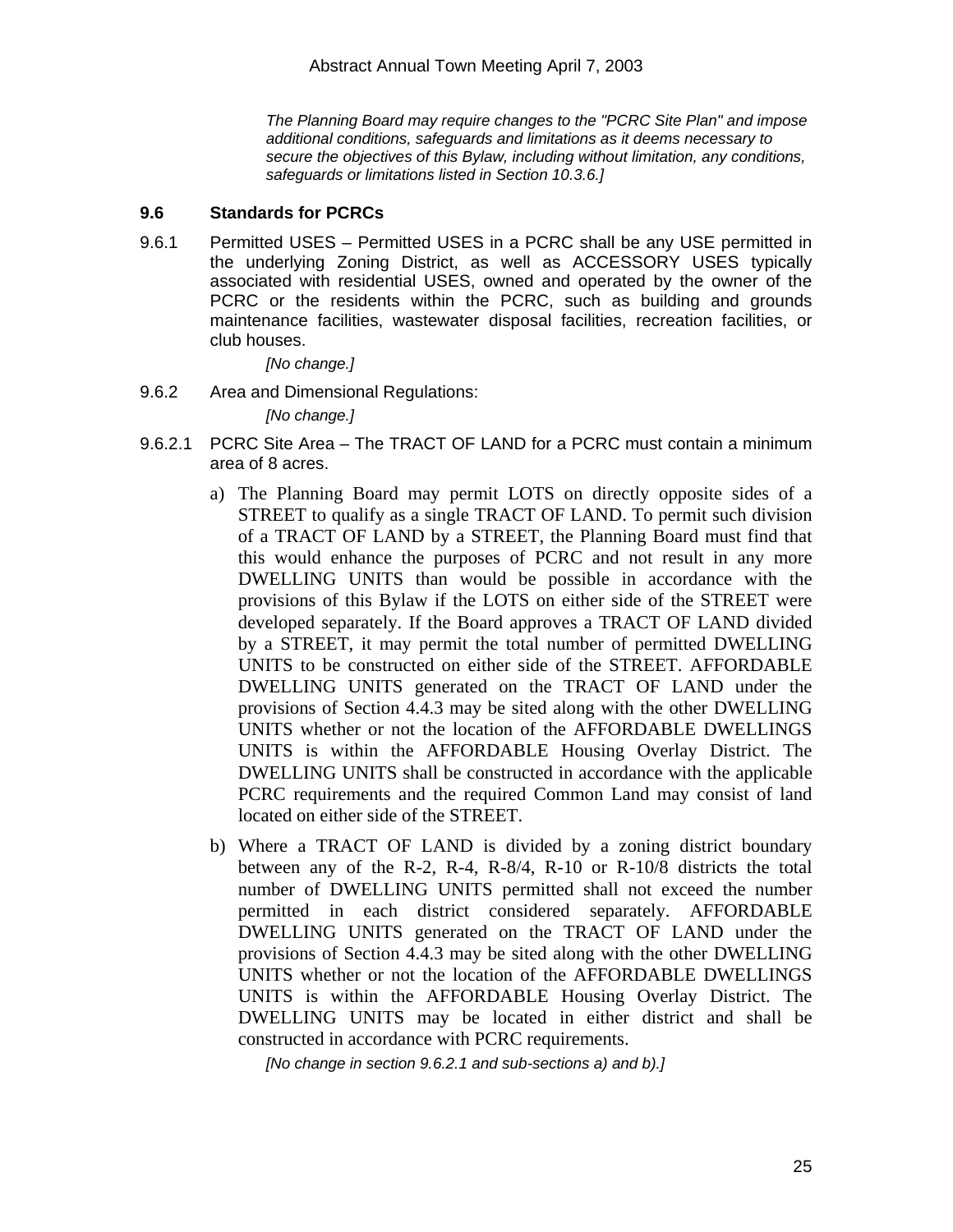- 9.6.2.2 Dimensional Requirements for BUILDINGS There shall be no minimum LOT area, FRONTAGE, LOT width, or yard requirements within a PCRC, except as follows:
	- a) No BUILDINGS or STRUCTURES shall be located within 45 feet of a preexisting STREET, or within 15 feet of a new STREET, way, or common drive within the PCRC.
	- b) No BUILDINGS or STRUCTURES shall be located within 30 feet of the boundary line of the PCRC or the Common Land.
	- c) The minimum distance between residential BUILDINGS shall be 20 feet.
	- d) Where a residential BUILDING measures more than 3000 square feet of GROSS FLOOR AREA per DWELLING UNIT, including any attached garages, the minimum setback from a street, way, or common drive within the PCRC shall be 30 feet, and the minimum separation to the next residential BUILDING shall be 40 feet.
	- e) The Planning Board may impose other conditions on the locations of BUILDINGS and STRUCTURES, as it deems appropriate to enhance the purpose and intent of PCRC.

*[No change in section 9.6.2.2 and sub-sections a) through e).]* 

9.6.2.3 Number of DWELLING UNITS – The maximum number of DWELLING UNITS permitted in a PCRC shall be 80% of the following, rounded up to the next integer:

> *[Note - this paragraph currently reads: 9.6.2.3 Number of DWELLING UNITS – The maximum number of DWELLING UNITS permitted in a PCRC shall be 90% of the following, rounded up to the next integer:]*

- a) In the R-2 District: 1 DWELLING UNIT per 20,000 square feet of area of the TRACT OF LAND on which the PCRC is located, including the Common Land.
- b) In the R-4 and R-8/4 Districts: 1 DWELLING UNIT per 40,000 square feet of area of the TRACT OF LAND on which the PCRC is located, including the Common Land.
- c) In the R-8 and R-10/8 Districts: 1 DWELLING UNIT per 80,000 square feet of area of the TRACT OF LAND on which the PCRC is located, including the Common Land.
- d) In the R-10 District: 1 DWELLING UNIT per 100,000 square feet of area of the TRACT OF LAND on which the PCRC is located, including the Common Land.
- e) In the AFFORDABLE Housing Overlay District Sub-Districts A and B: The number of DWELLING UNITS may be increased pursuant to the formulas provided in Section 4.4.3.1 and subject to the requirements of Sections 4.4.5, 4.4.6, 4.4.7, 4.4.8 and 4.4.9. The inclusion of AFFORDABLE DWELLING UNITS in compliance with the above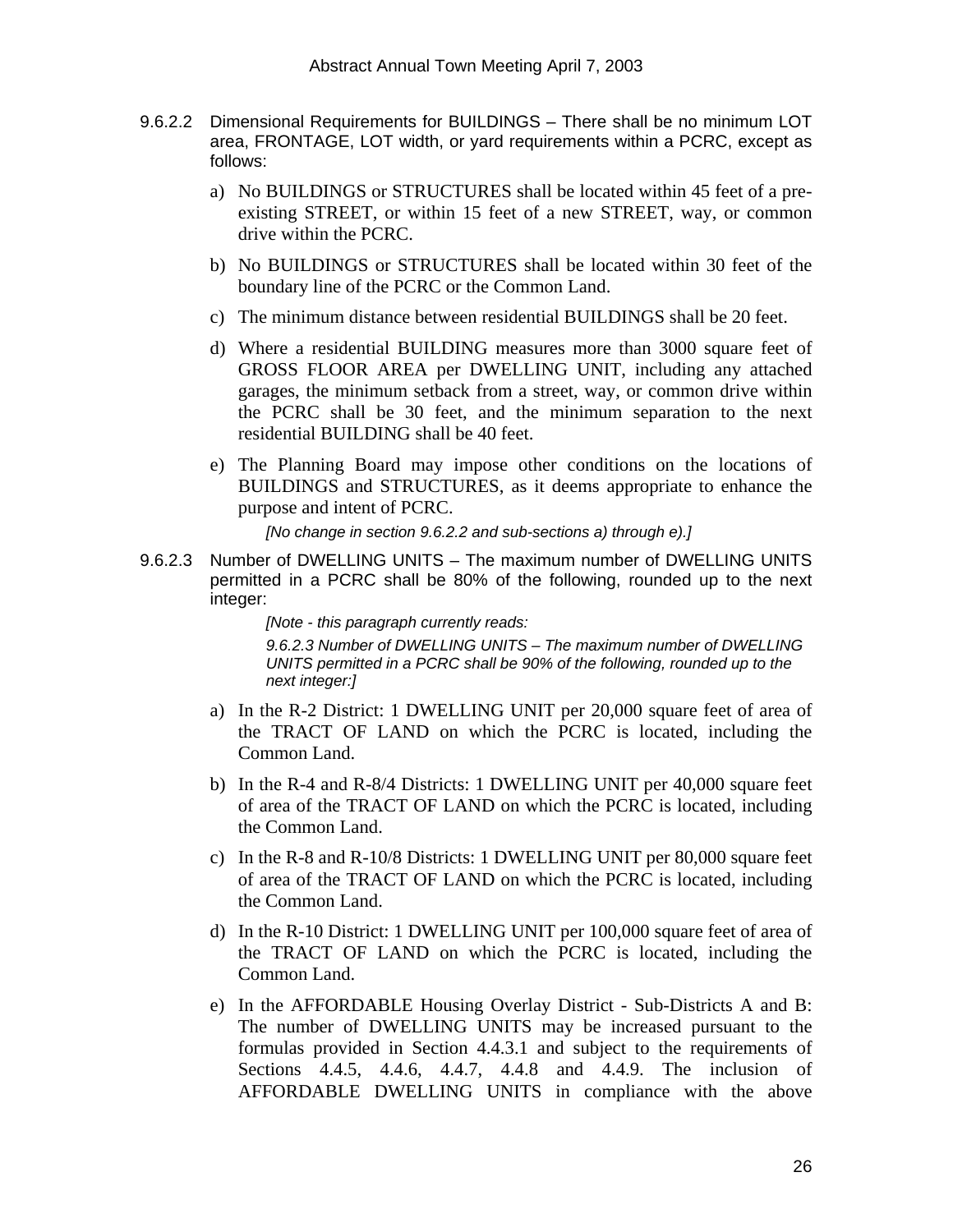referenced Sections of this Bylaw shall be authorized under a Special Permit for a PCRC.

*[No change in sub-sections a) through e) above.]* 

9.6.2.4 BUILDING Requirements – There shall be no more than four DWELLING UNITS in any residential BUILDING. Except in the case of detached single family dwellings, there shall be not more than two garage spaces per DWELLING UNIT in any residential BUILDING. The overall length of any residential BUILDING shall not exceed 200 feet. Each DWELLING UNIT shall have two separate exterior entrances at ground level.

*[No change.]*

9.6.2.5 Parking Requirements – A minimum of 2 parking spaces per DWELLING UNIT including garages shall be provided.

*[No change.]*

9.6.2.6 Storm Water Runoff – The peak rate of storm water runoff from a PCRC shall not exceed the rate existing prior to the new construction based on a 10-year design storm.

*[No change.]*

9.6.3 Common Land Standards:

*[No change.]*

- 9.6.3.1 Dimensional Requirements for the Common Land In a PCRC, at least sixty percent (60%) of the land shall be set aside as Common Land for the use of the PCRC residents or the general public. The following additional requirements shall apply:
	- a) The minimum required area of the Common Land shall not contain a greater percentage of wetlands, as defined in M.G.L. Chapter 131, Section 40, than the percentage of wetlands found in the overall TRACT OF LAND on which the PCRC is located.
	- b) The minimum Common Land shall be laid out as one or more large, contiguous parcels that are distinct from parcels dedicated for other purposes and USES. Each Common Land parcel shall contain at least one access corridor to a STREET or way that shall be not less than 40 feet wide.
	- c) If the TRACT OF LAND of the PCRC abuts adjacent Common Land or undeveloped LOTS, the Common Land shall be laid out to abut the adjacent Common Land or undeveloped LOTS.

*[No change to section 9.6.3.1 and subsections a) through c).].]*

9.6.3.2 USE of the Common Land – The Common Land shall be dedicated and used for conservation, historic preservation and education, outdoor education, recreation, park purposes, agriculture, horticulture, forestry, or for a combination of those USES. No other USES shall be allowed in the Common Land, except as provided for herein:

*[No change.]*

a) The proposed USE of the Common Land shall be specified on a Land Use Plan and appropriate dedications and restrictions shall be part of the deed to the Common Land. The Planning Board shall have the authority to approve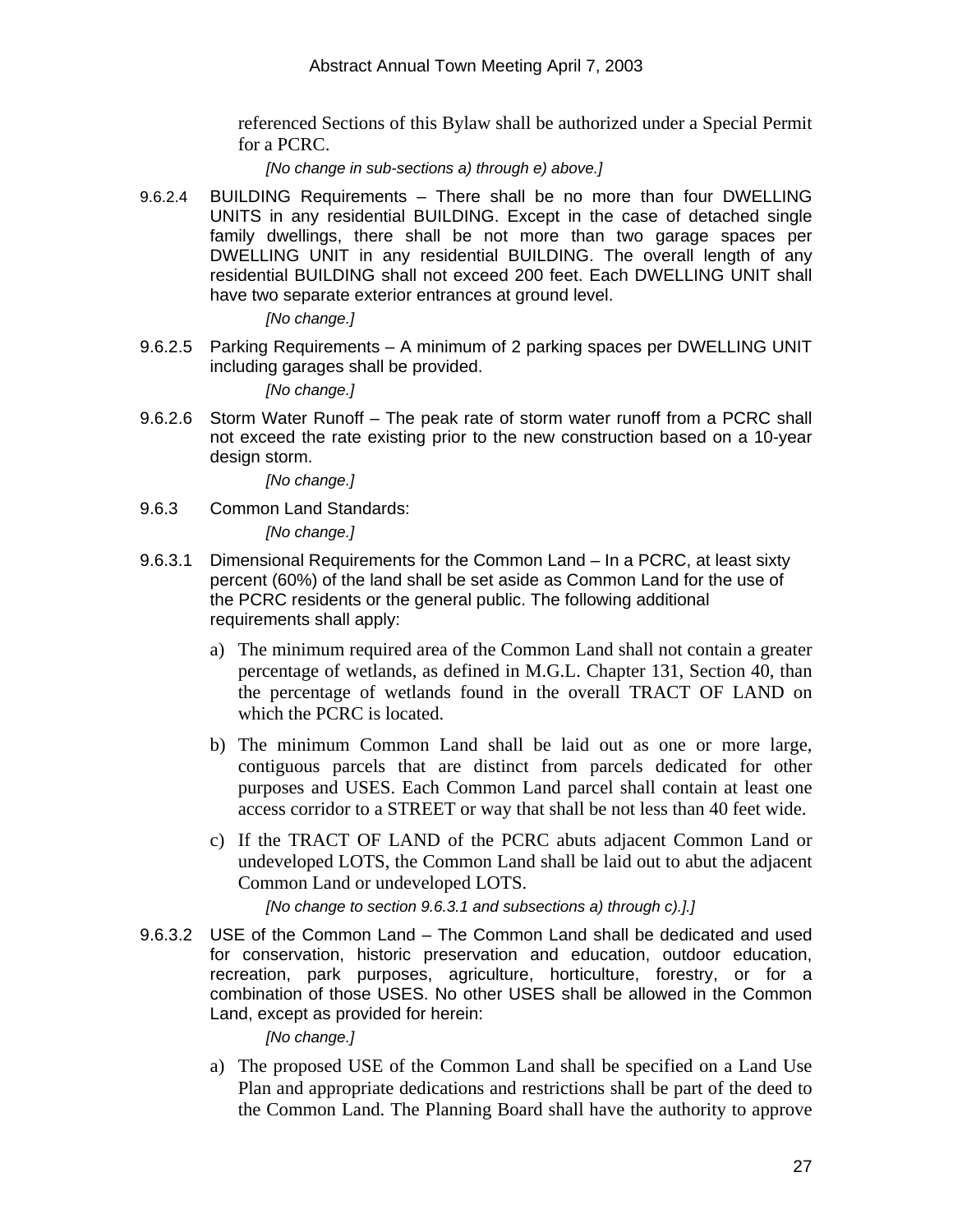or disapprove particular USES proposed for the Common Land in accordance with the purposes of this bylaw.

*[Note - this sub-section a) presently reads:* 

*a) The proposed USE of the Common Land shall be specified on a Land Use Plan and appropriate dedications and restrictions shall be part of the deed to the Common Land. The Planning Board shall have the authority to approve or disapprove particular USES proposed for the Common Land in order to enhance the specific purposes of PCRC Development.]* 

b) The Common Land shall remain unbuilt upon, except that the Planning Board may approve as part of the special permit the location and area of pavement or STRUCTURES accessory to the approved USE or USES of the Common Land.

*[Note - this sub-section b) presently reads:* 

*b) The Common Land shall remain unbuilt upon, provided that an overall maximum of five (5) percent of such land may be subject to pavement and STRUCTURES accessory to the dedicated USE or USES of the Common Land.]* 

- c) A portion of the Common Land may also be used for the construction of leaching areas, if associated with septic disposal systems serving the PCRC, and if such USE, in the opinion of the Planning Board, enhances the specific purpose of PCRC Development and promotes better overall site planning. Septic disposal easements shall be no larger than reasonably necessary. If any portion of the Common Land is used for the purpose of such leaching areas, the Planning Board shall require adequate assurances and covenants that such facilities shall be maintained by the LOT owners within the PCRC. *[Presently, this paragraph begins with the phrase "In addition, …". No change otherwise.]*
- d) A portion of the Common Land may also be used for ways serving as pedestrian walks, bicycle paths, and emergency access or egress to the PCRC or adjacent land, if such a USE, in the opinion of the Planning Board, enhances the general purpose of this Bylaw and enhances better site and community planning, and if the Planning Board finds that adequate assurances and covenants exist, to ensure proper maintenance of such facilities by the owner of the Common Land.

*[Presently, this paragraph begins with the phrase "In addition, …". No change otherwise.]* 

e) Portions of the Common Land that are in excess of the minimum Common Land total area and upland area as calculated in accordance with section 9.6.3.1, including its subsection a), may be used for storm water detention and retention facilities serving the LOTS, STREETS and ways in the PCRC, including infrastructure such as pipes, swales, catch basins, and manholes, and parcels and easements associated with such facilities.

*[No change.]* 

f) No portion of the common land as shown on the approved PCRC Site Plan, including any portion that exceeds minimum zoning requirements, shall be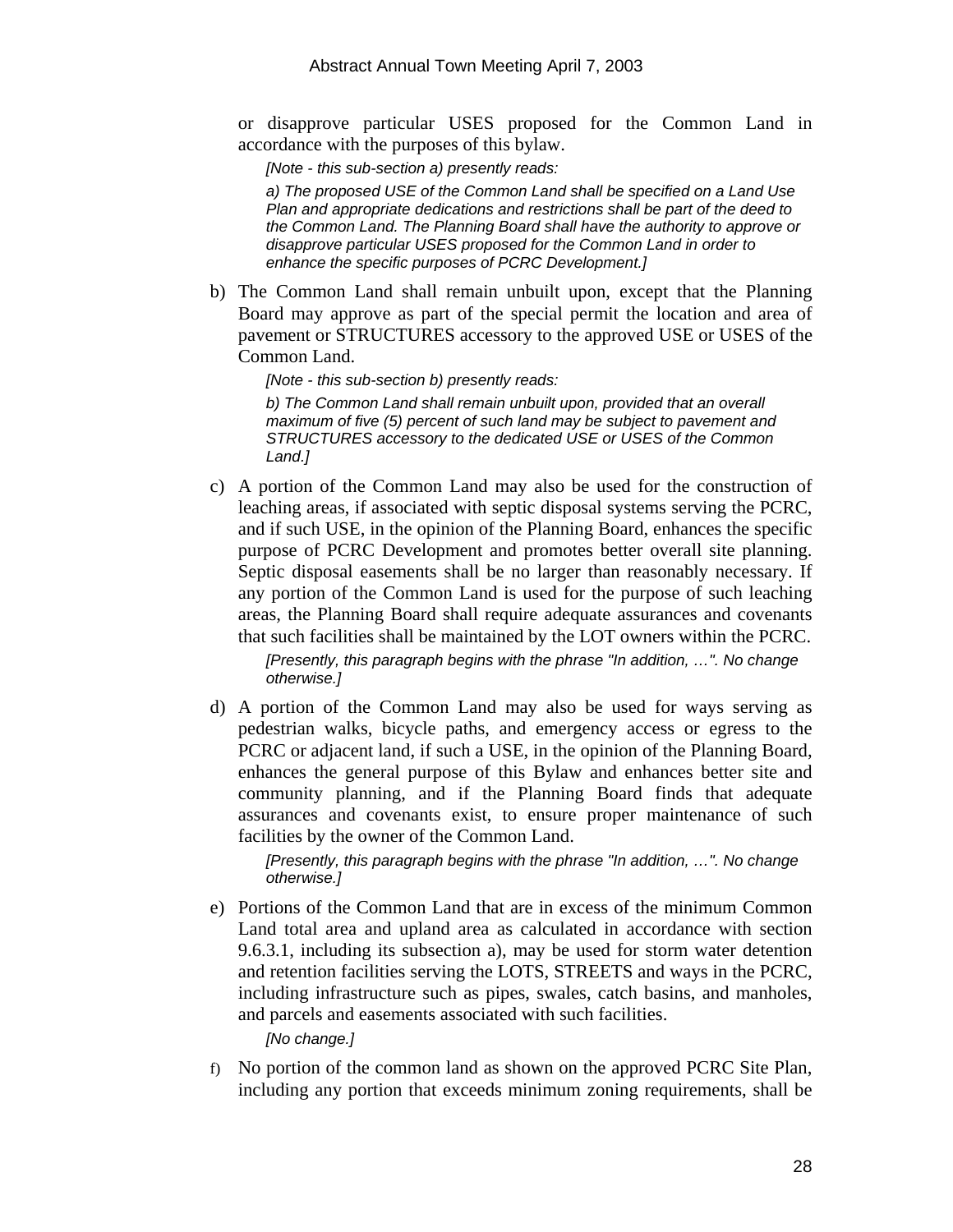used to meet area, setback, or any other zoning requirements for any development or improvement that is not shown on the approved PCRC Site Plan. No portion of the common land shall be used to meet minimum common land requirements in any adjacent or expanded PCRC.

*[Subsection f) is newly inserted.]* 

9.6.3.3 Ownership of the Common Land – The Common Land shall be conveyed in whole or in part to the Town of Acton and accepted by it, or to a non-profit organization, the principal purpose of which is the conservation of open space and/or any of the purposes and USES to which the Common Land may be dedicated. The Common Land may also be conveyed to a corporation or trust owned or to be owned by the owners of DWELLING UNITS within the PCRC. The Planning Board shall approve the form of ownership of the Common Land. If the Common Land or any portion thereof is not conveyed to the Town of Acton, a perpetual restriction, approved by the Planning Board and enforceable by the Town of Acton, shall be imposed on the USE of such land, providing in substance that the land be kept in its open or natural state and that the land shall not be built upon or developed or used except in accordance with the provisions of a PCRC as set forth herein and, if applicable, as further specified in the decision of the Planning Board governing the individual PCRC. The proposed ownership of all Common Land shall be shown on the Land Use Plan for the PCRC. At the time of its conveyance, the Common Land shall be free of all encumbrances, mortgages, tax liens or other claims, except as to easements, restrictions and encumbrances required or permitted by this Bylaw.

*[No change.]* 

**9.7 STREETS, Utilities and Lighting** – Whether or not the Planned Conservation Residential Community is a subdivision, all STREETS and ways whether public or private, wastewater disposal and drainage facilities and utilities shall be designed and constructed in compliance with the Town of Acton Subdivision Rules and Regulations, as amended. Special exception(s) to the Subdivision Rules and Regulations may be authorized by the Planning Board in granting a special permit hereunder provided the Board determines such exception(s) is in the public interest and is not inconsistent with the purposes of Section 9.1. The Planning Board may impose appropriate standards for all outdoor lighting within a PCRC.

*[No change.]* 

**9.8 Revisions and Amendments of "PCRC Site Plans"** – Any change in the layout of STREETS and ways, in the configuration of the Common Land, in the ownership or USE of the Common Land, or any other change which, in the opinion of the Building Commissioner, would significantly alter the character of the PCRC, shall require the written approval of the Planning Board. The Planning Board may, upon its own determination, require a new special permit and hold a public hearing pursuant to Section 10.3 of this Bylaw, if it finds that the proposed changes are substantial in nature and of public concern.

*[No change.]* 

**9.9 Previously Approved PCRC Developments** – Nothing herein shall be construed to prevent the orderly completion of any previously approved PCRC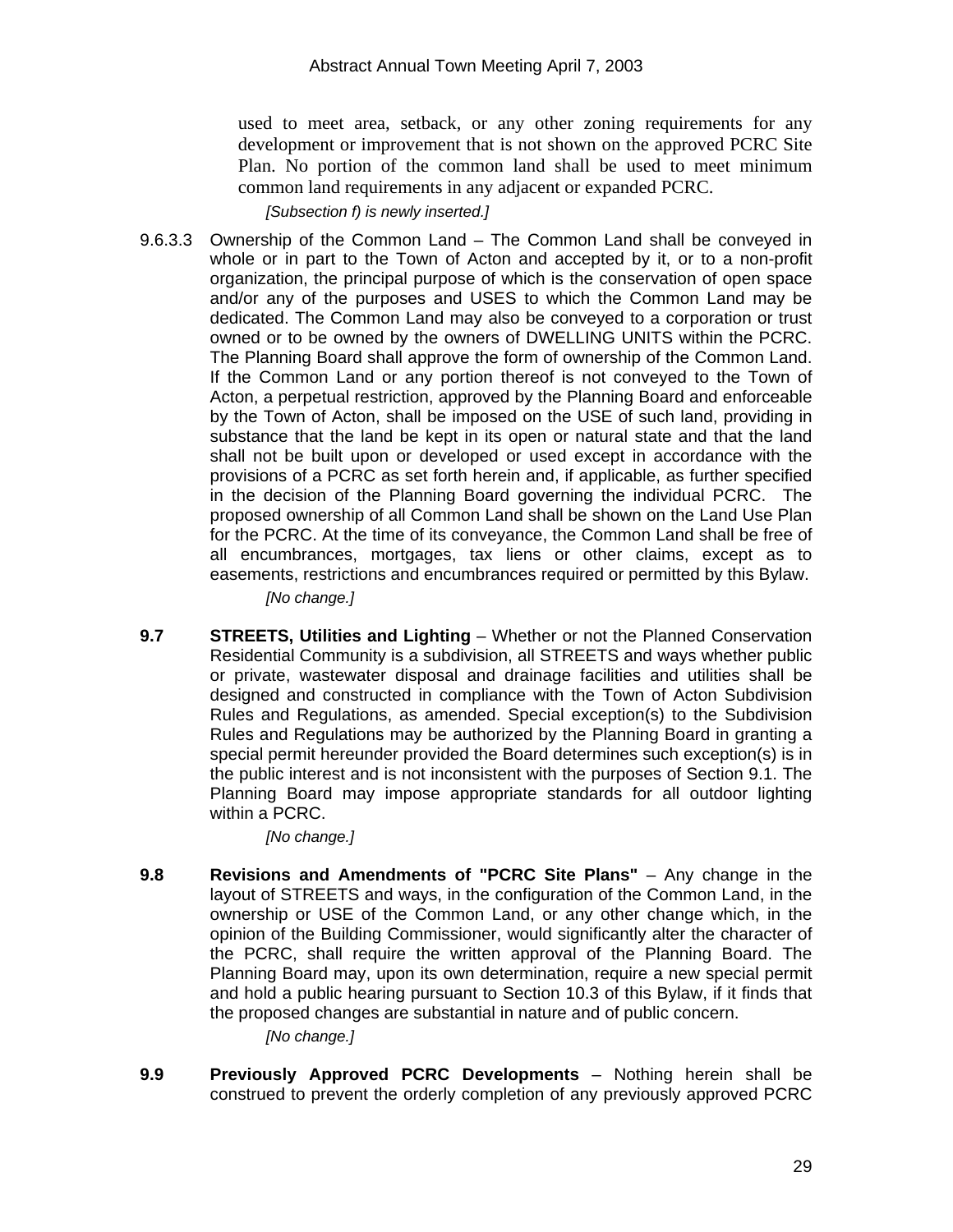development. Any previously approved PCRC development shall be subject to the Zoning Bylaw in effect at the time when it was approved. However, the Planning Board may authorize BUILDING setbacks, BUILDING dimensions, and arrangement of garages in accordance with Sections 9.6.2.2 and 9.6.2.4 of this Bylaw.

*[Note - section 9.9 presently reads:* 

*9.9 Previously Approved PCRC Developments – Nothing herein shall be construed to prevent the orderly completion of any PCRC development previously approved in whole or in part within a PCRC Zoning District. The PCRC Zoning District shall remain in effect where previously established, and any PCRC development within such district shall be subject to the Zoning Bylaw in effect at the time when the applicable portion of such district was established. However, the Planning Board may authorize BUILDING setbacks, BUILDING dimensions and arrangement of garages in accordance with Sections 9.6.2.2 and 9.6.2.4 of this Bylaw.]* 

, or take any other action relative thereto.

**MOTION: Mr. Shupert** moves that the Town adopt the bylaw amendments as set forth in the Article.

**MOTION TO AMEND: Mr. Eder** moves to delete section 9.6.2.3 of the motion as read in its entirely and to replace it with the following new section 9.6.2.3.

9.6.2.3 Maximum Number of DWELLING UNITS Permitted – The total number of DWELLING UNITS in a PCRCshall not exceed the number of DWELLING UNITS that could be developed without the benefit of the PCRC standards in the District in which the TRACT OF LAND is located. Provided however, that the number of allowable DWELLING UNITS in the R-8/4 District shall be based on the dimensional requirements applicable in the R-4 District, and the number of allowable DWELLING UNITS in the R-10/8 District shall be based on the dimensional requirements applicable in the r-8 District. In making the determination of the number of allowable DWELLING UNITS, the Planning Board shall require that the applicant provide a plan demonstrating evidence that, if such TRACT OF LAND were to be developed under the standard requirements applicable for the underlying or otherwise applicable zoning district,

- a) the development would comply with all applicable requirements of this Bylaw;
- b) The development would comply with the Massachusetts Wetland Protection Act and the Acton Wetland Protection Bylaw.

In the AFFORDABLE Housing Overlay District – Sub-District A and B: The number of DWELLING UNITS may be increased pursuant to the formulas provided in Section 4.4.3.1 and subject to the requirements of Sections 4.4.5, 4.4.6, 4.4.7, 4.4.8 and 4.4.9. The inclusion of AFFORDABLE DWELLING UNITS in compliance with the above referenced Sections of the Bylaw shall be authorized under a Special permit for a PCRC,

> VOTE: YES 165 NO 125 **MOTION TO AMEND CARRIES**  VOTE: AMENDED MOTION (2/3 Majority required) **AMENDED MOTION IS LOST**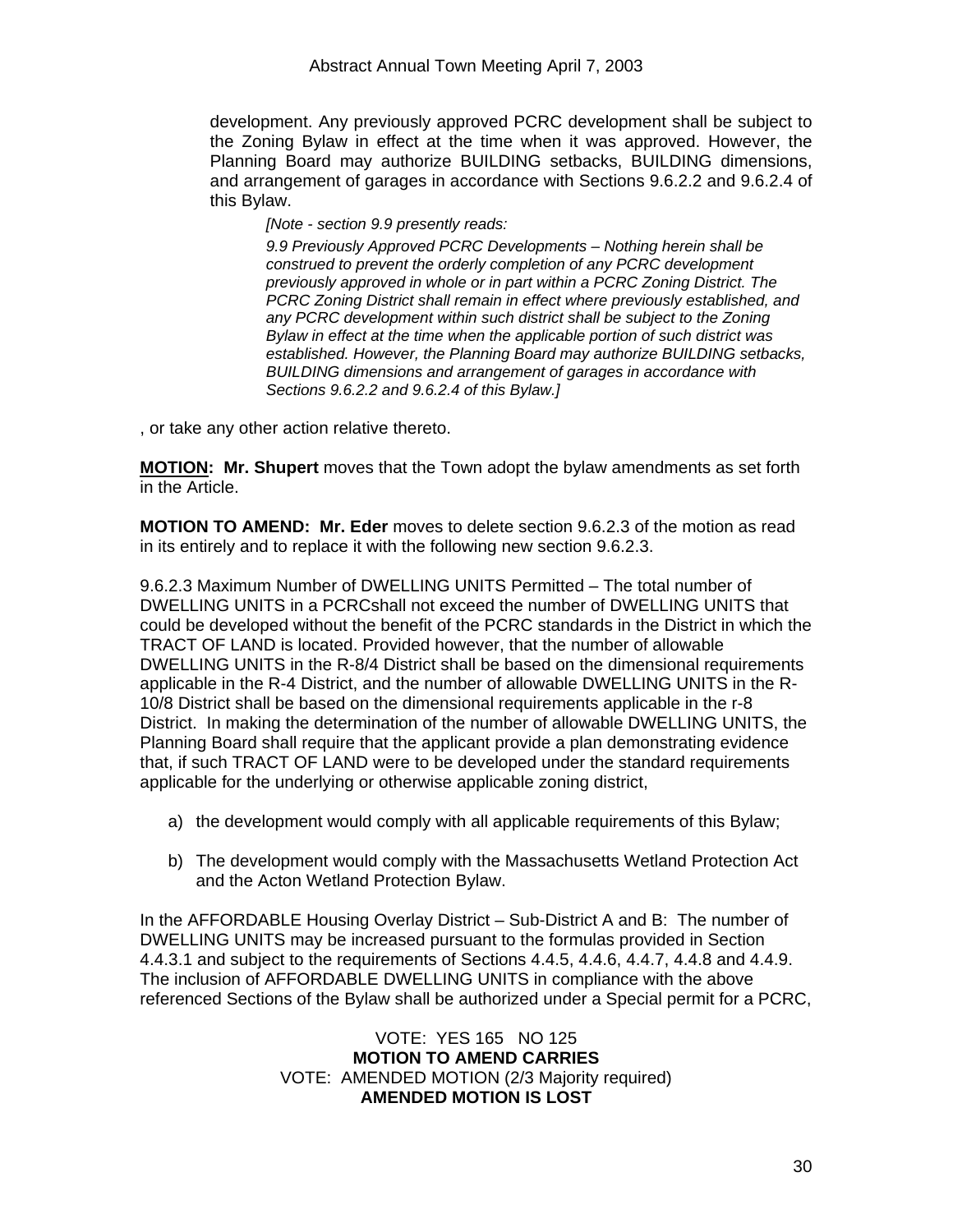#### <span id="page-30-0"></span>**MOTION: Mr. Cady** moves to reconsider of Article 32

#### VOTE MOTION TO RECONSIDER (2/3 Majority required) **MOTION CARRIES BY GREATER THAN 2/3**

**MODERATOR** reads the original motion.

#### Vote Yes 225 NO 35 **MOTION CARRIES**

**ARTICLE 33 \* AMEND ZONING BYLAW – HOUSEKEEPING** 

(Two-thirds vote)

To see if the Town will vote to amend the zoning bylaw as follows:

*[Notes in italic print are not part of the Article but are intended for explanation only.]* 

A. Delete section 5.6.3.5 in its entirety.

*[Note - section 5.6.3.5 is part of the special provisions for the Kelley's Corner District. It reads: 5.6.3.5 Wastewater Infrastructure – The Site Plan Special Permit Granting Authority shall require a contribution in the amount of \$2.50 per square foot of NET FLOOR AREA in excess of FLOOR AREA RATIO 0.20. Said contribution shall be made to the Town of Acton for deposit into a fund to be used for the design and construction of a centralized wastewater collection, treatment and disposal system serving the Kelley's Corner District and other areas within the Town of Acton, including the acquisition of necessary land or easements, or for the payment of any debt incurred by the Town of Acton for such purposes. On any LOT where the FAR existing on or before April 1, 1996 exceeds 0.20, the contributions calculated pursuant this section shall be based on the difference between the existing NET FLOOR AREA and the proposed NET FLOOR AREA.]* 

- B. In section 3.5.6,  $2^{nd}$  sentence, in the phrase "Business USES and DWELLING UNITS may in the same BUILDING" insert the word "be" after "may".
- C. In section 7.13.2.9, change the section references 7.12.1.1 and 7.12.1.3 to 7.13.1.1 and 7.13.1.3 respectively. In section 7.13.3, change the section reference 7.12.2 to 7.13.2.

, or take any other action relative thereto.

**MOTION: Mr. Sghia-Hughes** moves that the Town adopt the bylaw amendments as set forth in the Article.

## **CONSENT MOTION CARRIES UNANIMOUSLY**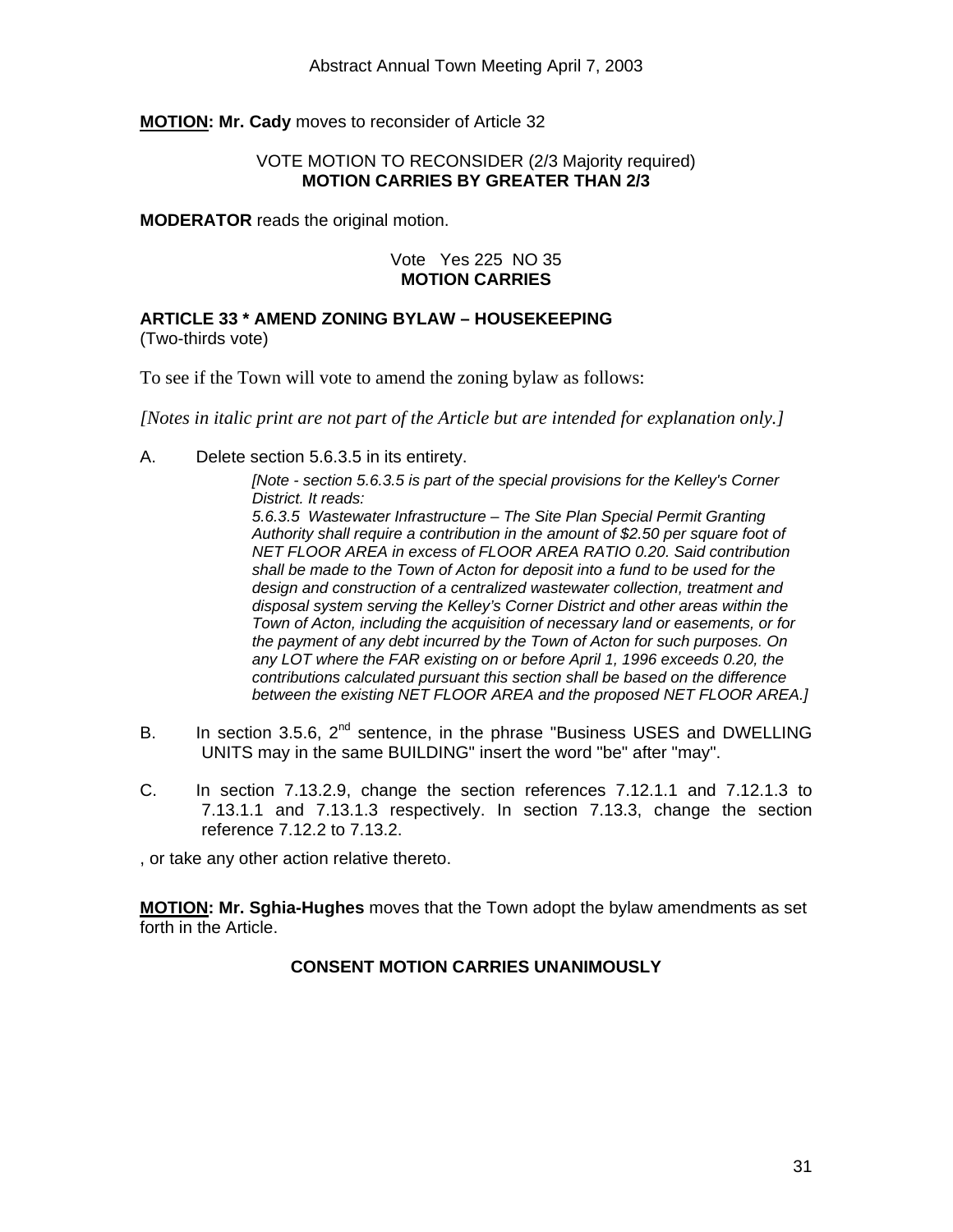## <span id="page-31-0"></span>**ARTICLE 34 AMEND WETLANDS PROTECTION BYLAW**

(Majority vote)

To see if the Town will vote to amend the Town Bylaws, Chapter F, Wetland Protection as follows:

Please note: Words in *bolded italics* represent new or modified language to the original text and lines through words represent elimination of original text. Edit notes will not appear in the amended Bylaw.

#### Section F3.14

The term "vernal pool" as used by this Bylaw shall include, in addition to that already defined under the Massachusetts Wetlands Protection Act and regulations (310 CMR 10.00), any confined basin or depression not occurring in existing lawns, gardens, landscaped areas, or driveways that meets the certification criteria established in the Guidelines for Certification of Vernal Pool Habitat published by the Massachusetts Division of Fisheries and Wildlife, regardless of whether the site has been certified by the Massachusetts Division of Fisheries and Wildlife. The buffer zone for vernal pools shall extend the smaller of 1) 100 horizontal feet from the mean annual high-water line defining the depression, or 2) one half of the distance between the mean annual highwater line and any existing house foundation. Existing lawns, gardens, or landscaped or developed areas are excluded from the buffer zone.

#### Section F8.2 Order of Conditions

The Conservation Commission may impose such conditions on any proposed removing, dredging, filling or altering as it deems necessary to protect and preserve the interests covered by this Bylaw. *In preparing the Order of Conditions the Commission shall take into account the cumulative adverse effects of loss, degradation, isolation and replication of protected resource areas throughout the municipality, resulting from past activities, permitted and exempt, and foreseeable future activities.* Such Order of Conditions shall be in writing and may be subject to the same constraints and be identical to any such order issued by the Acton Conservation Commission under the provisions of M.G.L. Ch. 131, s.40, or successor statutes, and shall be issued within 30 days after the public hearing. Such Order of Conditions will expire three years from the date of issuance, unless renewed prior to expiration. No proposed work governed by an Order of Conditions shall be undertaken until all permits, approvals, and variances required by local Bylaws have been obtained and all applicable appeal periods have expired. The final Order of Conditions issued under this Bylaw shall be recorded with the Registry of Deeds for the district in which the land is located. However, if said Order is identical to the final Order of Conditions issued under the provisions of M.G.L. Ch. 131, s.40, only one Order of Conditions need be recorded. The Conservation Commission shall have the right to file the Order of Conditions with the Registry of Deeds should the applicant fail to do so within 60 days. If a wetland replication is required, the applicant will adhere to replication procedures established by the Commission or as set down in the Commission's Rules and Regulations.

#### Section F8.3 Setbacks for Activities

The following are the minimum distances (setbacks) of activity from the edge of wetlands or vernal pools. No activity shall be allowed within these setbacks except as provided below. These setbacks are the minimum and may be extended further if deemed necessary for the protection of the interests of the Bylaw by the Commission.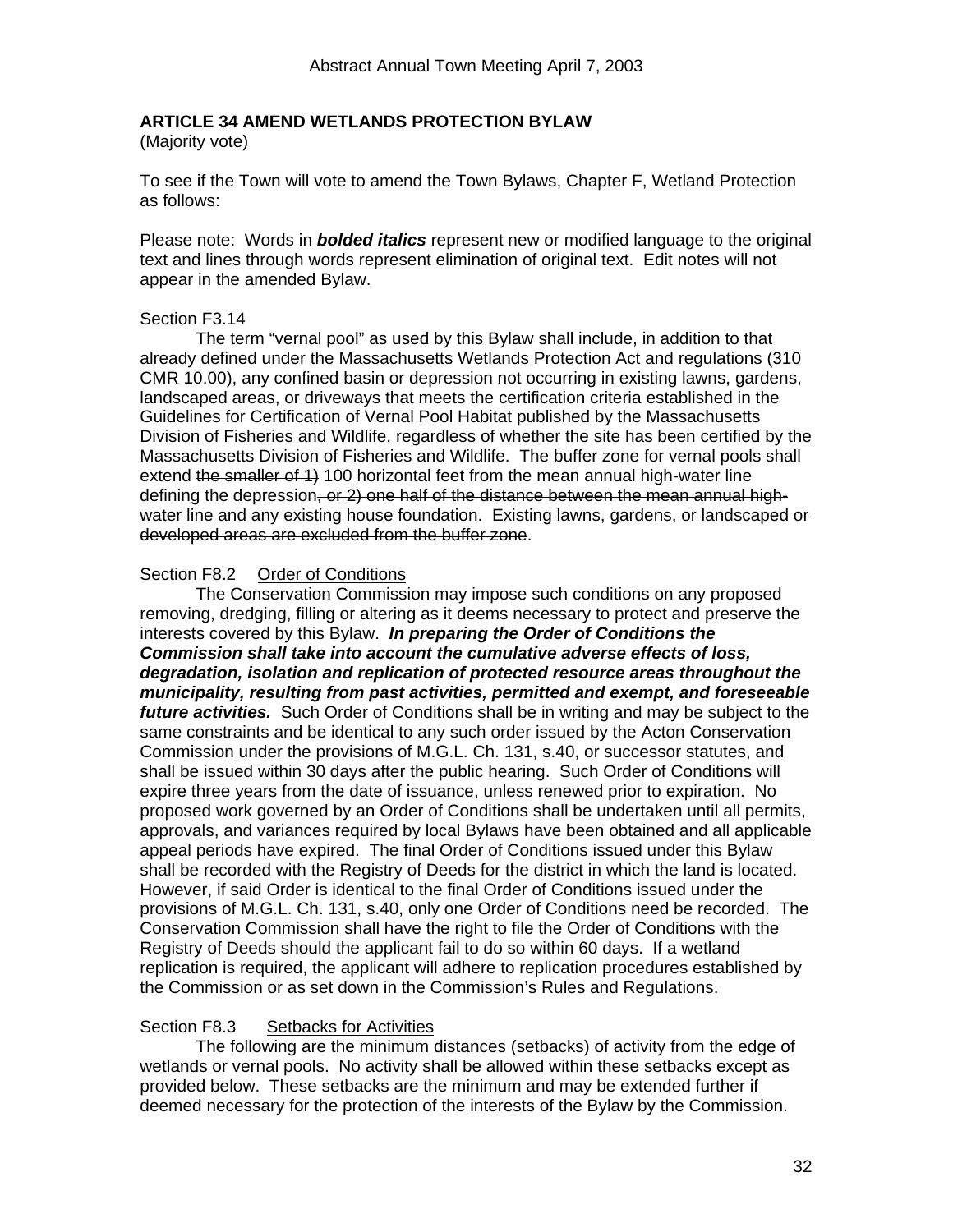The setbacks shall be as follows:

- (1) 0-foot setback for wetland-dependent structures (drain outfalls, weirs, etc.), fences, and structures necessary for upland access where reasonable alternative access is unavailable.
- (2) 25 *50*-foot buffer of undisturbed natural vegetation.
- (3) 40 *75*-foot setback to the edge of driveways, roadways, and structures.
- (4) 40 *50*-foot chemical-free area within which no pesticides, herbicides, or fertilizers shall be used.
- (5) 100-foot setback for underground storage of gasoline, oil, or other fuels and hazardous materials.
- *(6) 100-foot setback from the mean high water line of vernal pools.*

When in the opinion of the Commission compliance with these setbacks will result in greater harm to the interests of this Bylaw than would waiver of the setbacks, the Commission is permitted to grant such waivers.

Pre-existing activities or structures not meeting the setbacks set forth above need not be discontinued or removed [but shall be deemed to be nonconforming]. No new activity shall be commenced and no new structure shall be located closer to the edge of wetlands or vernal pools than existing non-conforming like activities or structures, but the Commission may permit new activity or structures as close to the edge of wetlands or vernal pools if it finds that such activity or structure will not affect the interests protected by the Bylaw no more adversely than the existing activity or structure.

#### Section F10 Denial

The Conservation Commission may deny permission for any removing, dredging, filling, or altering if, in its judgment such denial is necessary to protect and preserve the interests identified in Section F1 of this Bylaw. Due consideration shall be given to possible effects of the proposal on such interests and to any demonstrated hardship on the petitioner by reason of denial as brought forth at the public hearing.

*The Conservation Commission is empowered to deny a permit for failure to meet the requirements of this bylaw; for failure to submit necessary information and plans requested by the Commission; for failure to meet the design specifications, performance standards, and other requirements in regulations of the Commission; for failure to avoid or prevent unacceptable significant or cumulatively adverse effects upon the wetland values protected by this bylaw; or where the Commission deems that no conditions are adequate to protect those values. Due consideration shall be given to any demonstrated hardship on the applicant by reason of denial, as presented at the public hearing.* 

**MOTION: Mr. Ashton** moves that the Town adopt the bylaw amendments as set forth in the Article.

**MOTION TO AMEND: Mr. Zavolas** moves to amend the Article by the addition of the following words to the end of the first paragraph in Section F8.3 after the words the Bylaw by the Commission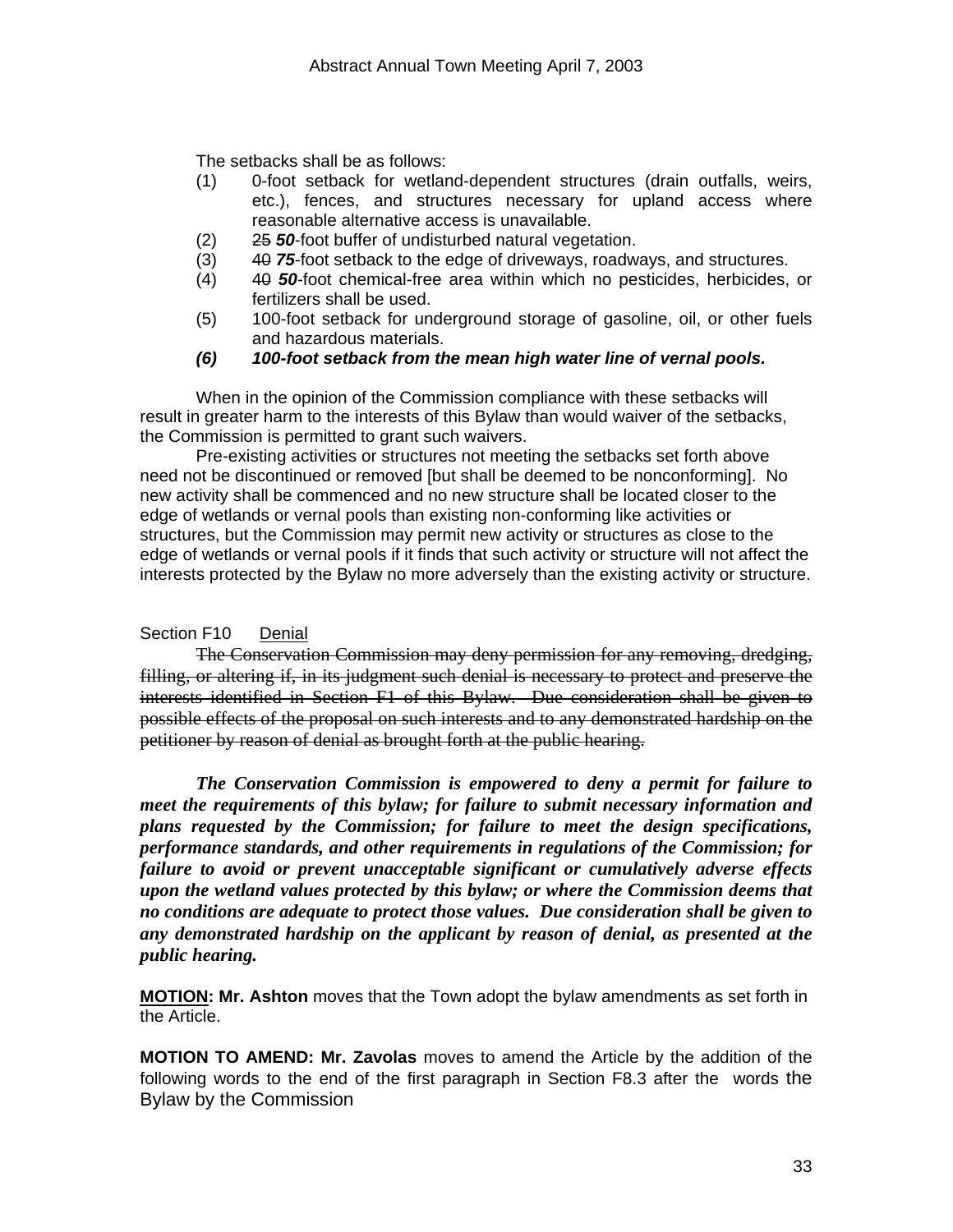<span id="page-33-0"></span>"*The increased setbacks adopted by vote of the 2003 Annual Town Meeting shall becomes effective 90 days from the date of this Town Meeting vote or on July 7, 2003, whichever is later, and that each of the Bylaw's existing setbacks shall remain in effect unless and until said setback is so increased."* 

#### **AMENDMENT CARRIES**

#### **AMENDED MOTION CARRIES**

#### **ARTICLE 35 \* AMEND LOCAL HISTORIC DISTRICT BYLAW - HOUSEKEEPING**  (Two-thirds vote)

To see if the Town will vote to amend the Town Bylaws, Chapter P, "Local Historic District Bylaw" as follows:

P2. "Definitions" revise definition of a "Person Aggrieved" by inserting at the end of the sentence the following:

"and any charitable corporation in which one of its purposes is the preservation of historic structures or districts".

P11. "Enforcement and Penalties" in paragraph 11.5 delete "c.40" and replace with "c. 40C".

P12. "Appeals" revise the last sentence by deleting "c.40" and replacing with "c. 40C"

**MOTION: Mr. Ashton** moves that the Town adopt the bylaw amendments as set forth in the Article.

#### **CONSENT MOTION CARRIES UNANIMOUSLY**

#### **ARTICLE 36 HOME RULE PETITION – 17-23 SCHOOL STREET**  (Majority vote)

To see if the Town will petition the General Court to adopt a Home Rule Act authorizing the Board of Selectmen to lease, for a term of up to 25 years, a parcel of land shown as map H-2A, parcel 49 of the Assessors Maps (formerly the South Acton Train Depot) for the purpose of constructing private parking facilities, upon such terms and conditions as the Board of Selectmen may determine, in substantially the form set forth below:

Be it enacted by the Senate and House of Representatives in General Court assembled, and by the authority of the same, as follows:

Section 1. The Town of Acton is hereby authorized to lease map H-2A, parcel 49 of the Assessors Maps for a term of not more than 25 years, for the purpose of constructing private parking facilities.

Section 2. Notwithstanding any other provisions of law, including General Laws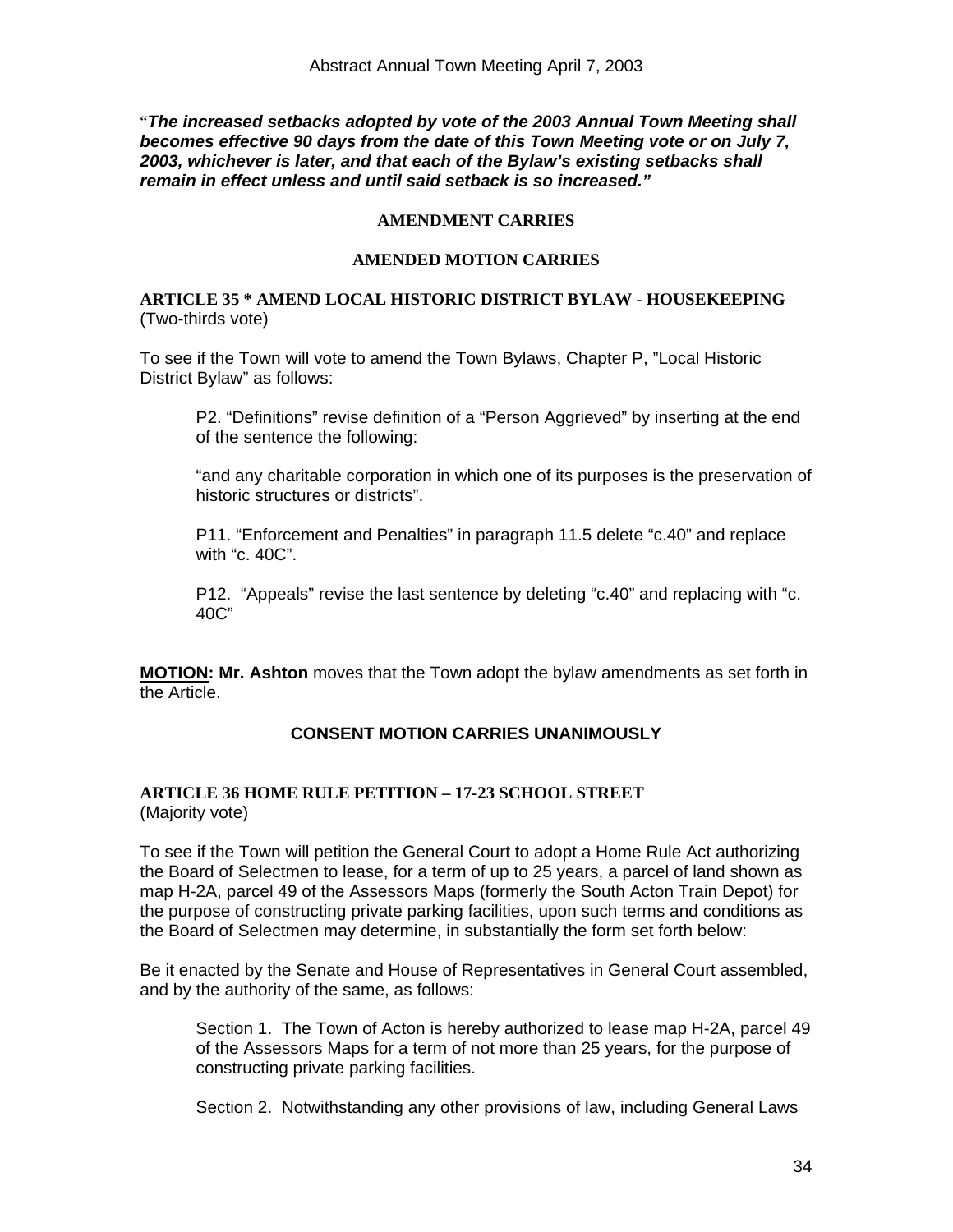<span id="page-34-0"></span>Chapter 30B, the Board of Selectmen is authorized to issue a request for proposals for such purposes, to determine the terms and conditions of such request, to accept any proposal or negotiate changes in any proposal, or to reject all proposals, as they determine to be in the best interests of the Town, and to take all others actions as may be necessary or desirable to carry out such project.

Section 3. This act shall take effect upon its passage.

**MOTION: Mr. Shupert** moves that the Town authorize the Board of Selectmen to petition the General Court to enact a special law authorizing the Board of Selectmen to lease a parcel of land, shown as map H-2A, parcel 49 of the Assessors Maps, for a term of up to 25 years in substantially the form set forth in the Article.

## **MOTION CARRIES UNANIMOUSLY**

## **ARTICLE 37 AMEND ZONING BYLAW – COMMUTER LOT**

(Two-thirds vote)

To see if the Town will vote to amend the zoning map, Map No. 1, by rezoning from Residence 2 (R-2) to South Acton Village (SAV), an area of land shown as parcel 9 on map H-2A of the 2002 Town Atlas, or take any other action relative thereto.

**MOTION: Mr. Shupert** moves that the Town adopt the bylaw amendment as set forth in the Article.

#### **MOTION CARRIES UNANIMOUSLY**

# **ARTICLE 38 \* STREET ACCEPTANCE**

(Two-thirds vote)

## **CONSENT HELD**

To see if the Town will accept as a public way the following street or any portion thereof, as laid out by the Board of Selectmen according to plans on file with the Town Clerk, and authorize the Board of Selectmen to take the fee or easement in said street and associated parcels of land by eminent domain or otherwise, including easements for drainage, utility, sidewalk or other purposes as shown on said plans or described in the Order of Layout;

In the DUNN'S WAY SUBDIVISION

STACY'S WAY- from the northerly sideline of Barker Road a distance of 1,467 feet, more or less, in a generally northerly direction to the northerly sideline of a 70.00 foot radius cul-de-sac, including the cul-de-sac and Parcel B-1 (the emergency access and pedestrian way to Main Street), this being the entire road.

, or take any other action relative thereto.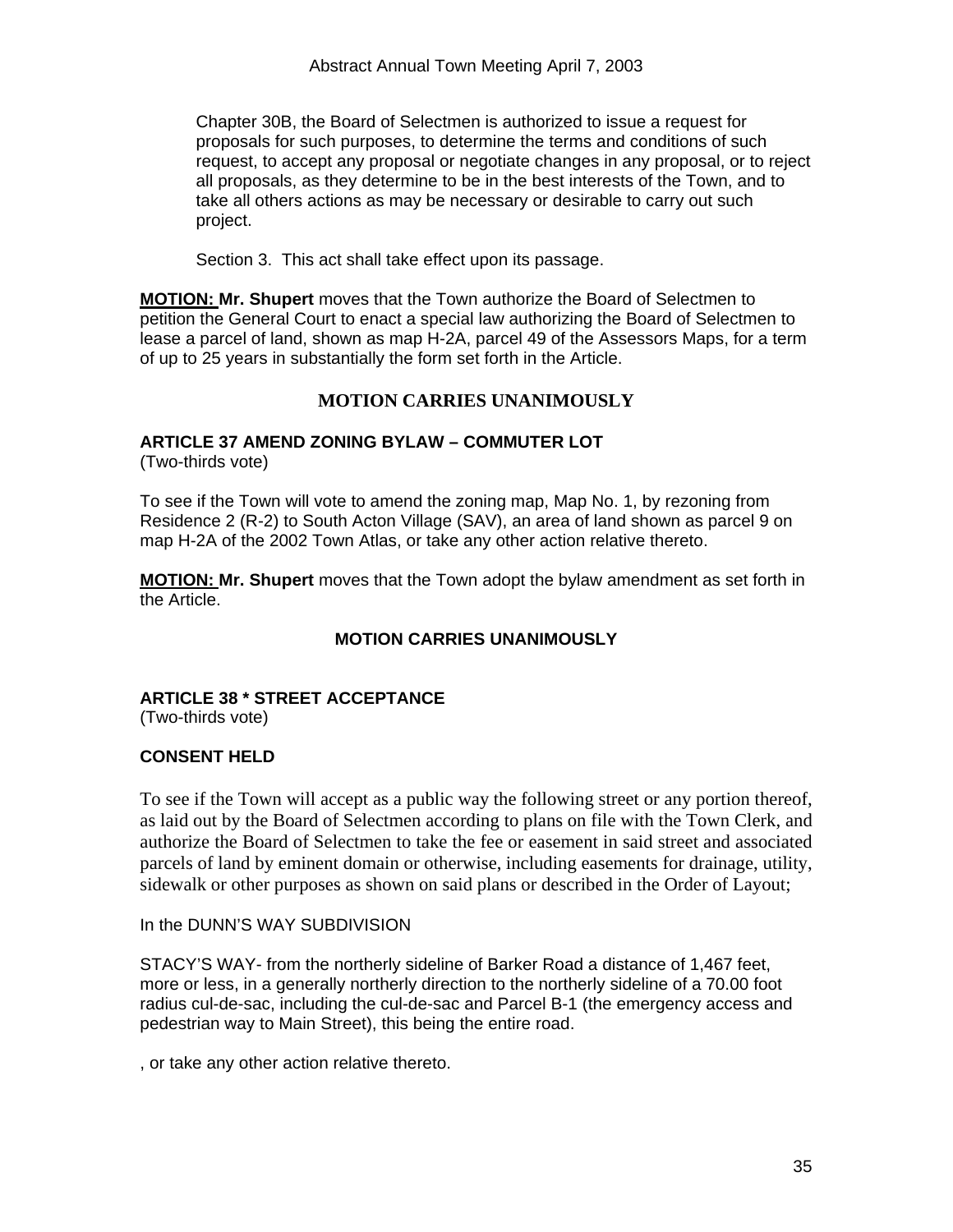<span id="page-35-0"></span>**MOTION: Mr.** Ashton moves that the Town accept as public ways the street listed in the Article, as laid out by the Board of Selectmen, according to the plans on file with the Town Clerk, and authorize the Board of Selectmen to take the fee or easements for drainage, utility, or other purposes where shown on said plans or described in the Order of Layout.

## **MOTION CARRIES UNANIMOUSLY**

## **ARTICLE 39 \* SIDEWALK EASEMENT – MAIN STREET**

(Majority vote)

To see if the Town will vote to accept as a gift from Acton Assisted Living, LLC, a permanent sidewalk easement on Main Street and being shown as "Proposed Sidewalk Easement" on a plan entitled "Plan of Land in Acton, Massachusetts (Middlesex County), For: Acton Assisted Living, LLC" dated February 11, 2002, and recorded at the Middlesex South District Registry of Deeds, Cambridge, MA as Plan No. 1015 of 2002, and as described more fully in an Easement Deed to the Town of Acton dated July 26, 2002, and recorded at said Registry of Deeds on September 24, 2002, as Instrument No. 280, or take any other action relative thereto.

**MOTION: Mr. Hunter** moves that the Town accept the easement as set forth in the Article.

## **CONSENT MOTION CARRIES UNANIMOUSLY**

# **ARTICLE 40 \* LAND GIFT – ESTERBROOK ROAD**

(Majority vote)

To see if the Town will vote to accept as a gift from Parcel 1A Esterbrook Road, LLC a parcel of vacant land on Esterbrook Road and shown as Parcel 1A on a plan entitled "Plan of Land in Acton, Massachusetts (Middlesex County)" prepared for Tocci Building Corp. dated January 19, 2001 and recorded at the Middlesex South District Registry of Deeds, Cambridge, MA as Plan No. 91 of 2001, and as more fully described in a deed to the Town of Acton recorded with at said Registry of Deeds on April 3, 2002 as instrument 1319, said parcel is also shown on Map F-4 of the Town Atlas as Parcel 37-5, containing approximately 5.8232 acres, for conservation and recreational purposes; and to see if the Town will also vote to accept as gift from Farm Hill Mall Limited Partnership a permanent access easement to Parcel 1A as shown on a plan entitled "Easement Plan in Acton, Massachusetts (Middlesex County) For Farm Hill Mall Limited Partnership." dated November 21, 2002 and recorded at the Middlesex South District Registry of Deeds, Cambridge, MA on December 13, 2002 as Instrument No. 1107, and described more fully in an Amended and Restated Grant of Easement to the Town of Acton dated November 26, 2002 and recorded at said Registry of Deeds on December 13, 2002 as Instrument No. 1108, or take any other action relative thereto.

**MOTION: Mrs. Harting-Barrat** moves that the Town accept the land as set forth in the Article.

### **CONSENT MOTION CARRIES UNANIMOUSLY**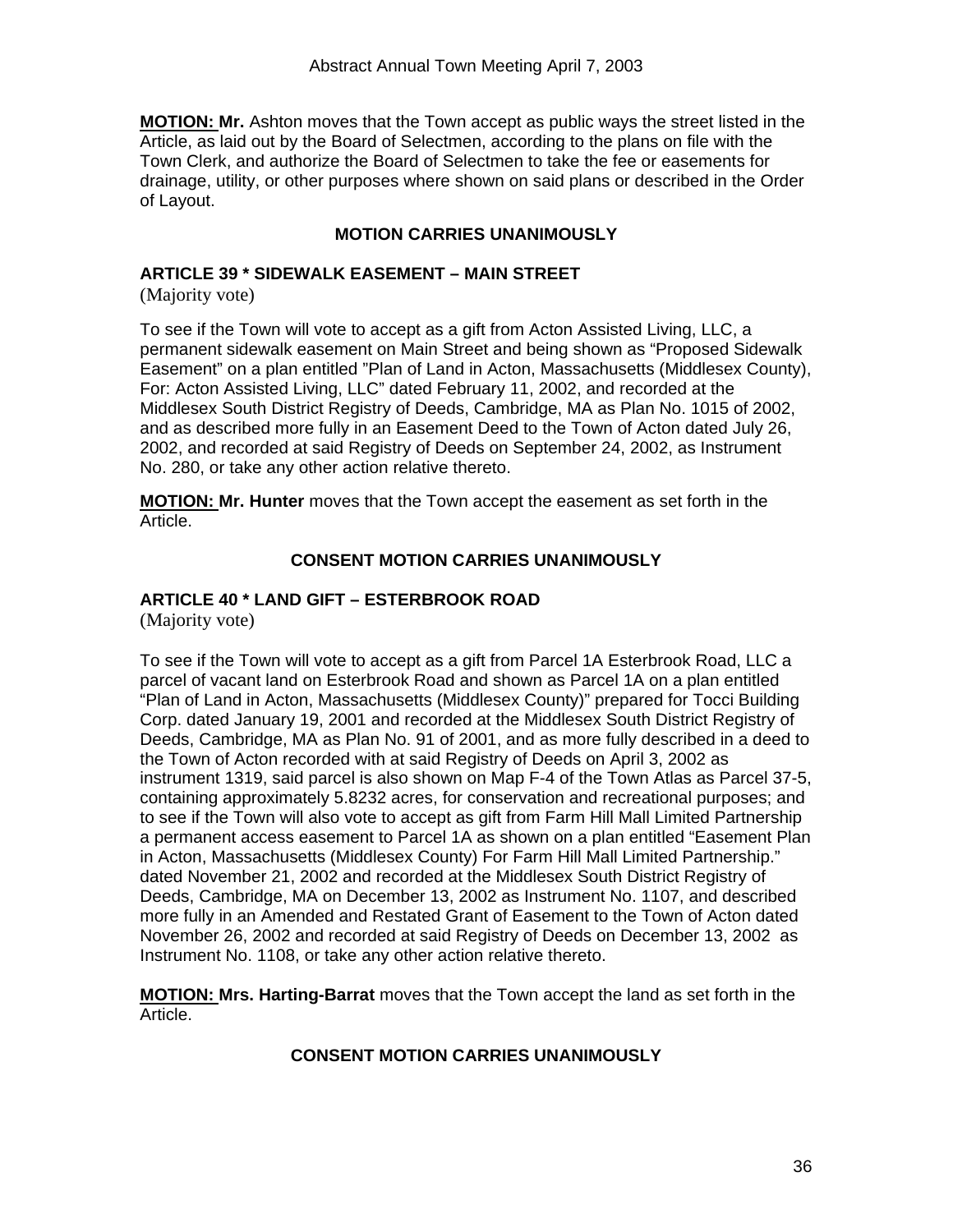## <span id="page-36-0"></span>**ARTICLE 41 \* LAND GIFT – GREAT ROAD**

(Majority vote)

To see if the Town will vote to accept as a gift from Keystone Associates a parcel of vacant land at 310-320 Great Road more fully described in a deed to the Town of Acton dated November 8, 2002 and shown on Map D-4 of the Town Atlas as Parcel 35, containing approximately two (2) acres, for general municipal purposes, or take any other action relative thereto.

**MOTION: Mr. Foster** moves that the Town accept the land as set forth in the Article.

## **CONSENT MOTION CARRIES UNANIMOUSLY**

## **ARTICLE 42 \* LAND GIFT – RIVER STREET**

(Majority vote)

To see if the Town will vote to accept as a gift from Linda G. and Sally T. Johnson a parcel of vacant land at the corner of River Street and Parker Street and shown as Lot 238A – 2.3917 Acres on a plan entitled "Compiled Plan of Land in Acton, Massachusetts (Middlesex County), For: Woodard & Curran, dated September 14, 1999", and recorded in the Middlesex South District Registry of Deeds, Cambridge, MA as Plan 393 (Sheet 2 of 2) of 2000, said parcel is also shown on Map H-3 of the Town Atlas as Parcel 238, for conservation purposes, or take any other action relative thereto.

**MOTION: Mr. Hunter** moves that the Town authorize the Board of Selectmen to accept the land as set forth in the Article.

## **CONSENT MOTION CARRIES UNANIMOUSLY**

# **ARTICLE 43 \* PARKING EASEMENT – MAIN STREET**

(Majority vote)

To see if the Town will vote to accept as a gift from Acton Garage Storage, Inc., a permanent easement for parking purposes at 1009-1015 Main Street and being shown as "Proposed 225' Recreation Easement" on a plan entitled "Plan of Land in Acton & Carlisle, Massachusetts (Middlesex County), For: Fenton" dated May 30, 2002, and recorded at the Middlesex South District Registry of Deeds, Cambridge, MA as Plan No. 574 of 2002, and as described more fully in a Grant of Easement to the Town of Acton dated June 4, 2002, and recorded at said Registry of Deeds on June 14, 2002, as Instrument No. 67, or take any other action relative thereto.

**MOTION: Mrs. Harting-**Barrat moves that the Town accept the easement as set forth in the Article.

## **CONSENT MOTION CARRIES UNANIMOUSLY**